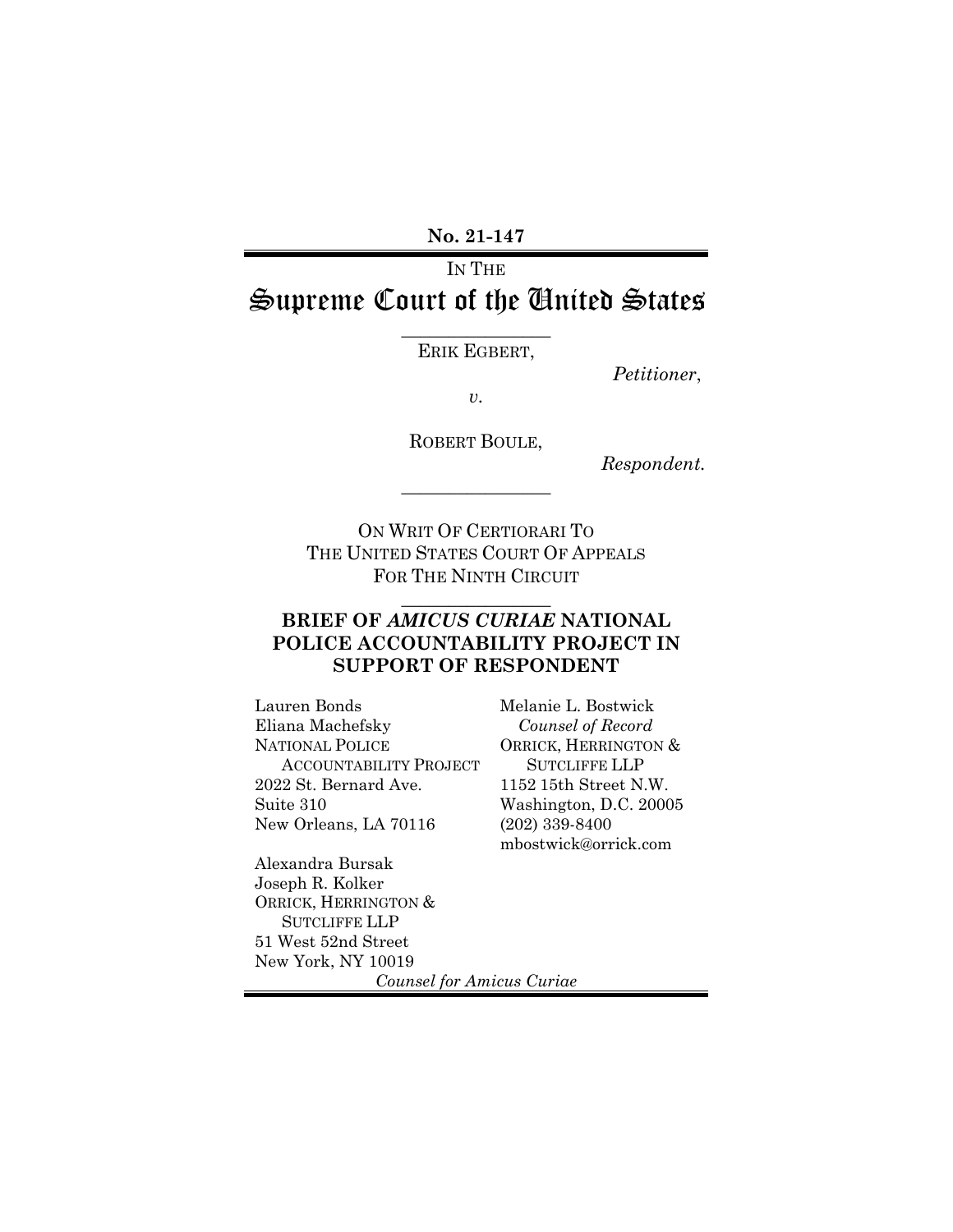## **TABLE OF CONTENTS**

## **Page**

| INTEREST OF AMICUS CURIAE  1                                                                                                                               |
|------------------------------------------------------------------------------------------------------------------------------------------------------------|
| <b>INTRODUCTION AND SUMMARY OF</b>                                                                                                                         |
|                                                                                                                                                            |
| LAW ENFORCEMENT IN "THE<br>$\mathbf{L}$<br><b>BORDER CONTEXT" DOES NOT</b><br>INHERENTLY RAISE NATIONAL OR                                                 |
| A. Law enforcement in the border context<br>often resembles, and includes, routine                                                                         |
| B. Garden-variety law enforcement<br>misconduct occurs in the border                                                                                       |
| II.<br>RECOGNIZING A BIVENS REMEDY IN<br>THIS CASE WOULD NOT LEAD TO<br>UNDER-ENFORCEMENT OF<br>NATIONAL OR BORDER SECURITY.  13                           |
| <b>III. REVERSAL WOULD LEAVE NO</b><br>ADEQUATE REMEDY IN A WIDE<br>CATEGORY OF CASES INVOLVING<br><b>ABUSES BY FEDERAL LAW</b><br>ENFORCEMENT OFFICERS 17 |
|                                                                                                                                                            |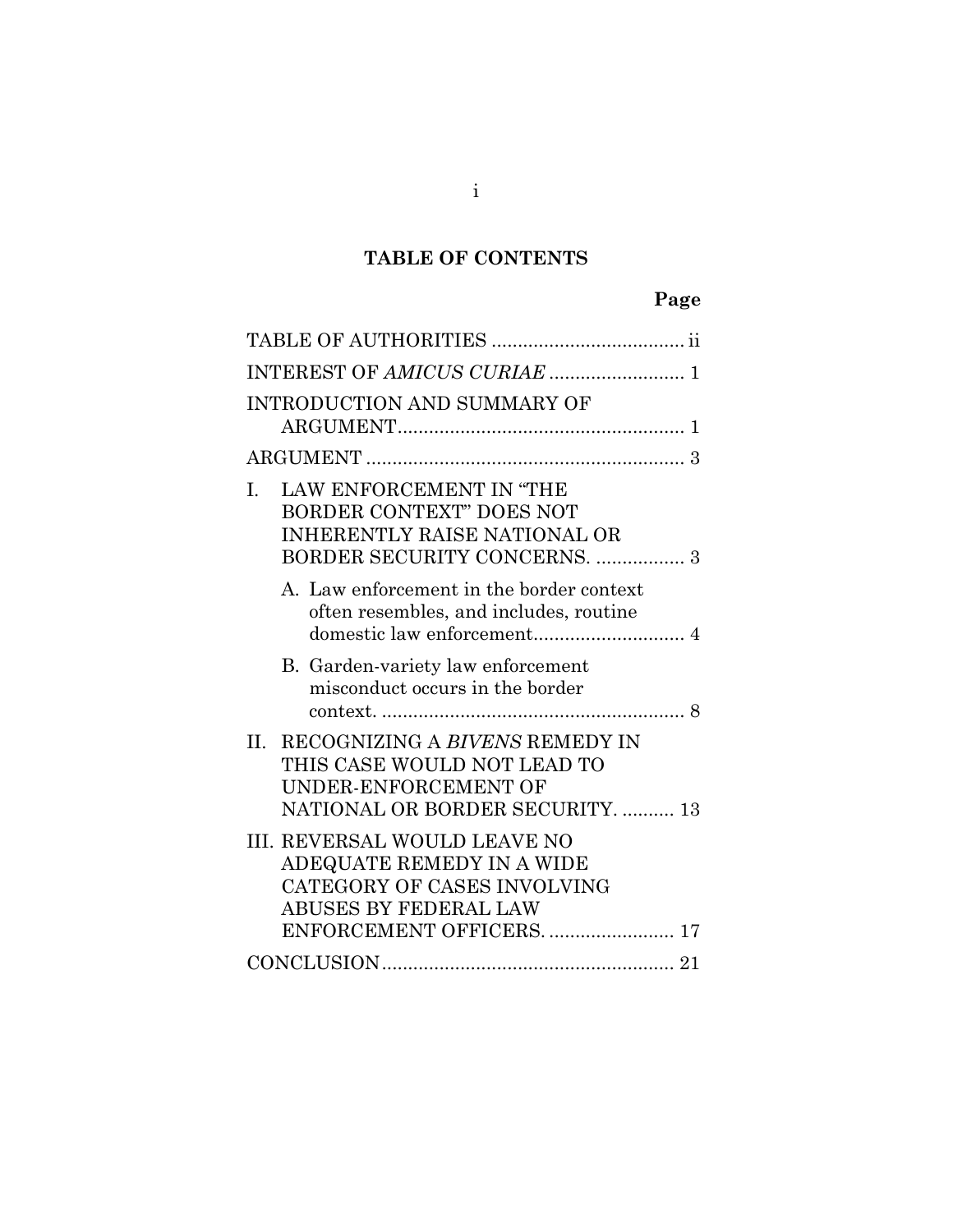### **TABLE OF AUTHORITIES**

### <span id="page-2-0"></span>**Cases**

| Byrd v. Lamb,<br>990 F.3d 879 (5th Cir. 2021)9, 10, 11, 12       |
|------------------------------------------------------------------|
| Castellanos v. United States,<br>438 F. Supp. 3d 1120 (S.D. Cal. |
| Clapper v. Amnesty Int'l USA,                                    |
| Hernandez v. Mesa,                                               |
| Lee v. Gregory,                                                  |
| Linlor v. Polson,<br>263 F. Supp. 3d 613 (E.D. Va. 2017)11, 12   |
| Martinez v. United States,<br>No. 19-6135 (W.D. Mo.) Dkt. 1 12   |
| Muehler v. Mena,                                                 |
| United States v. Correa-Santos,                                  |
| United States v. Delgado-Garcia,                                 |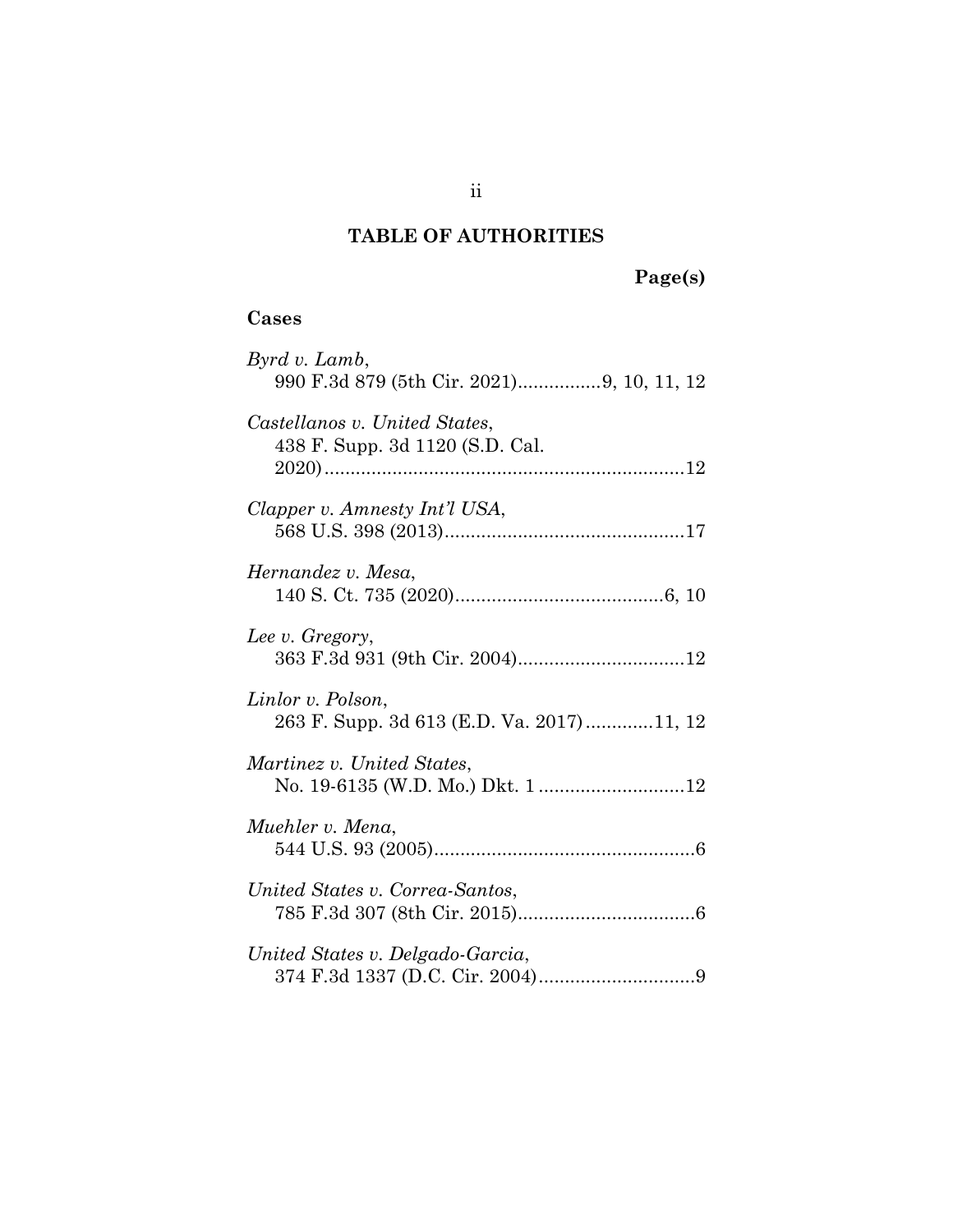| Ziglar v. Abbasi, |  |
|-------------------|--|
|                   |  |

## **Statutes & Regulations**

| <b>Other Authorities</b> |
|--------------------------|

| ACLU Michigan, The Border's Long |  |
|----------------------------------|--|
| Shadow(2021),                    |  |
|                                  |  |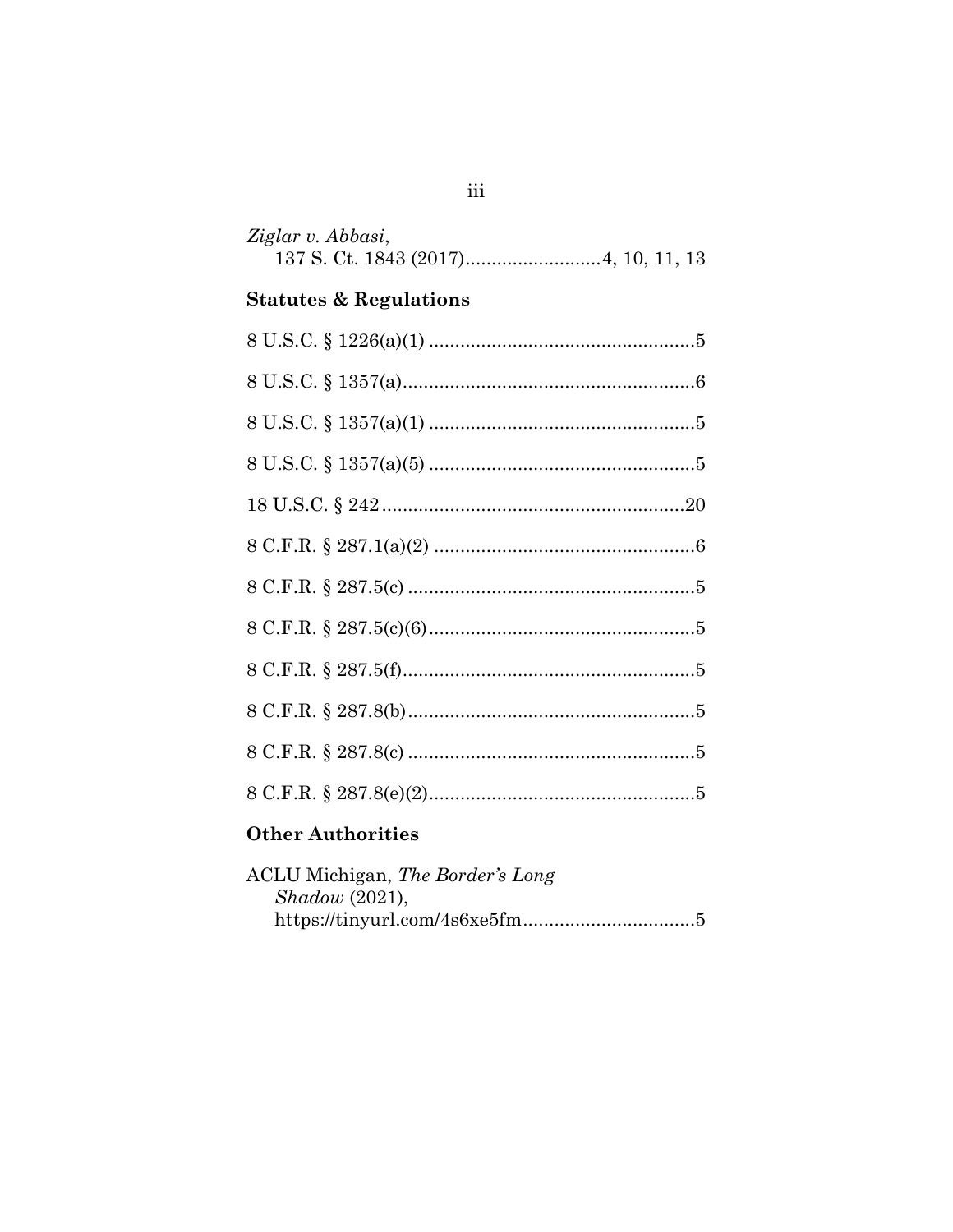| ACLU, The Constitution in the 100-Mile<br>Border Zone,                                                                                                                             |
|------------------------------------------------------------------------------------------------------------------------------------------------------------------------------------|
|                                                                                                                                                                                    |
| Alex Nowrasteh, Border Patrol<br>Termination Rates: Discipline and<br>Performance Problems Signal Need<br>for Reform, Cato Inst. (Nov. 2,<br>2017), https://tinyurl.com/2p82rm8z19 |
| Alexander Reinert et al., New<br>Federalism & Civil Rights<br>Enforcement, 116 Nw. U. L. Rev. 737                                                                                  |
| Andrea Flores & Shaw Drake, Border<br>Patrol Violently Assaults Civil<br>Rights and Liberties, ACLU,<br>https://tinyurl.com/5n6fmumb11                                             |
| Andrew Kent, Are Damages Different?:<br>Bivens and National Security, 87 S.                                                                                                        |
| Bundespolizei, Annual Report 2019,                                                                                                                                                 |
| Bureau of Just. Stats., U.S. Dep't of<br>Just., Federal Law Enforcement<br>Officers, 2016 – Statistical Tables<br>(2019), https://tinyurl.com/2zsx4px74                            |
| Cornelia T.L. Pillard, Taking Fiction<br>Seriously: The Strange Results of<br>Public Officials' Individual Liability<br>Under Bivens, 88 Geo. L.J. 65 (1999) 15                    |

iv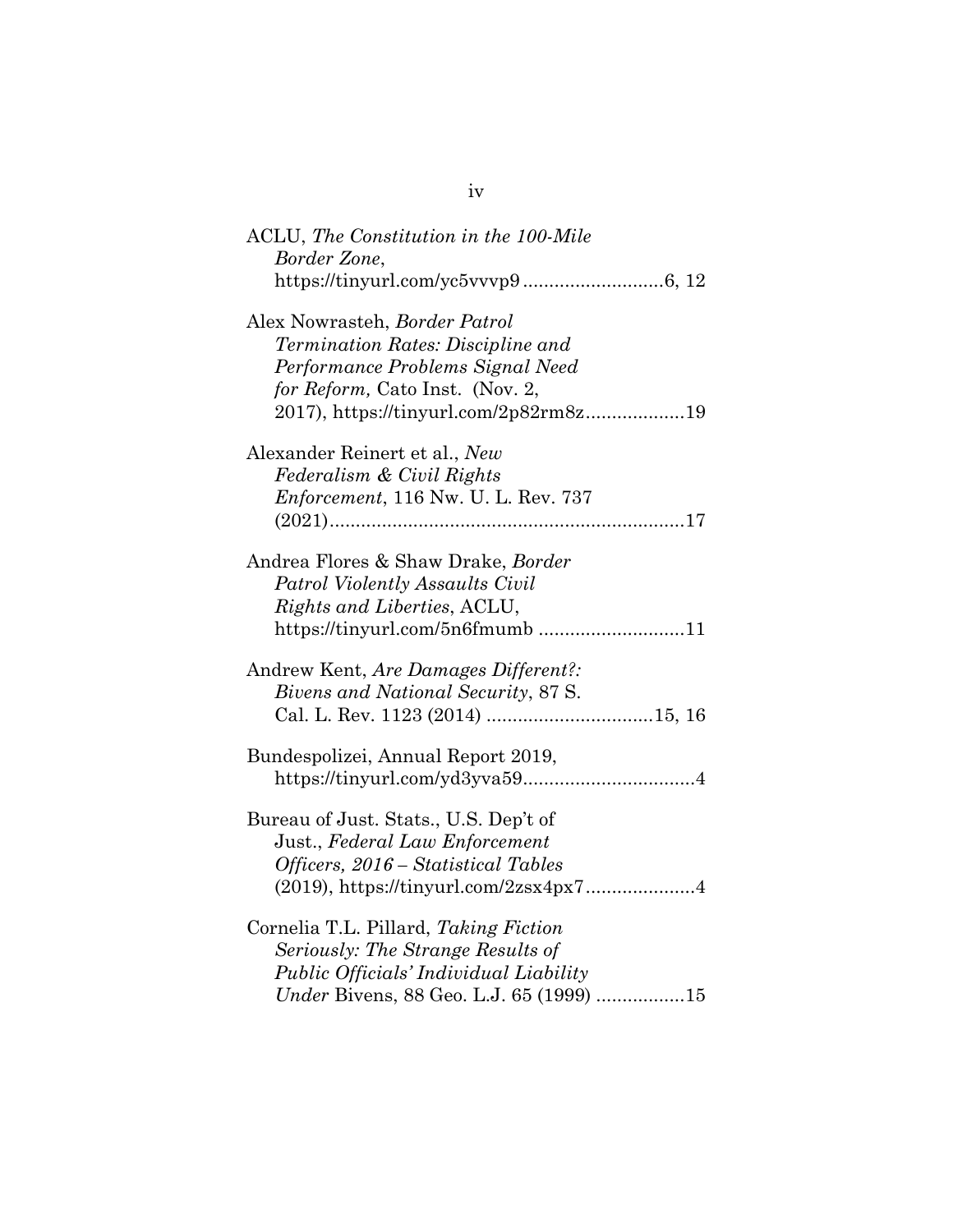| DOJ/DHS OIG Joint Report, A Joint<br>Review of Law Enforcement<br>Cooperation on the Southwest<br>Border between the Federal Bureau<br>of Investigations and Homeland<br><i>Security Investigations (2019),</i>                  |
|----------------------------------------------------------------------------------------------------------------------------------------------------------------------------------------------------------------------------------|
| DOJ OPA, Former Special Agent in<br>Charge of the Department of<br>Homeland Security's Office of<br><b>Inspector General Sentenced to More</b><br>Than Three Years in Prison (Dec. 15,<br>2014), https://tinyurl.com/2p8p4e2y 20 |
| DOJ OPA, Justice Department<br>Announces Closing of Investigation<br>into 2014 Officer Involved Shooting<br>in Cleveland, Ohio (Dec. 29, 2020),                                                                                  |
| Guillermo Cantor & Walter Ewing, Still<br>No Action Taken: Complaints<br>Against Border Patrol Agents<br>Continue to Go Unanswered, Am.<br>Immigr. Council (Aug. 2, 2017),                                                       |
| ICE, Partnerships Work,                                                                                                                                                                                                          |
| James E. Pfander et al., The Myth of<br>Personal Liability: Who Pays When<br>Bivens Claims Succeed, 72 Stan. L.                                                                                                                  |

v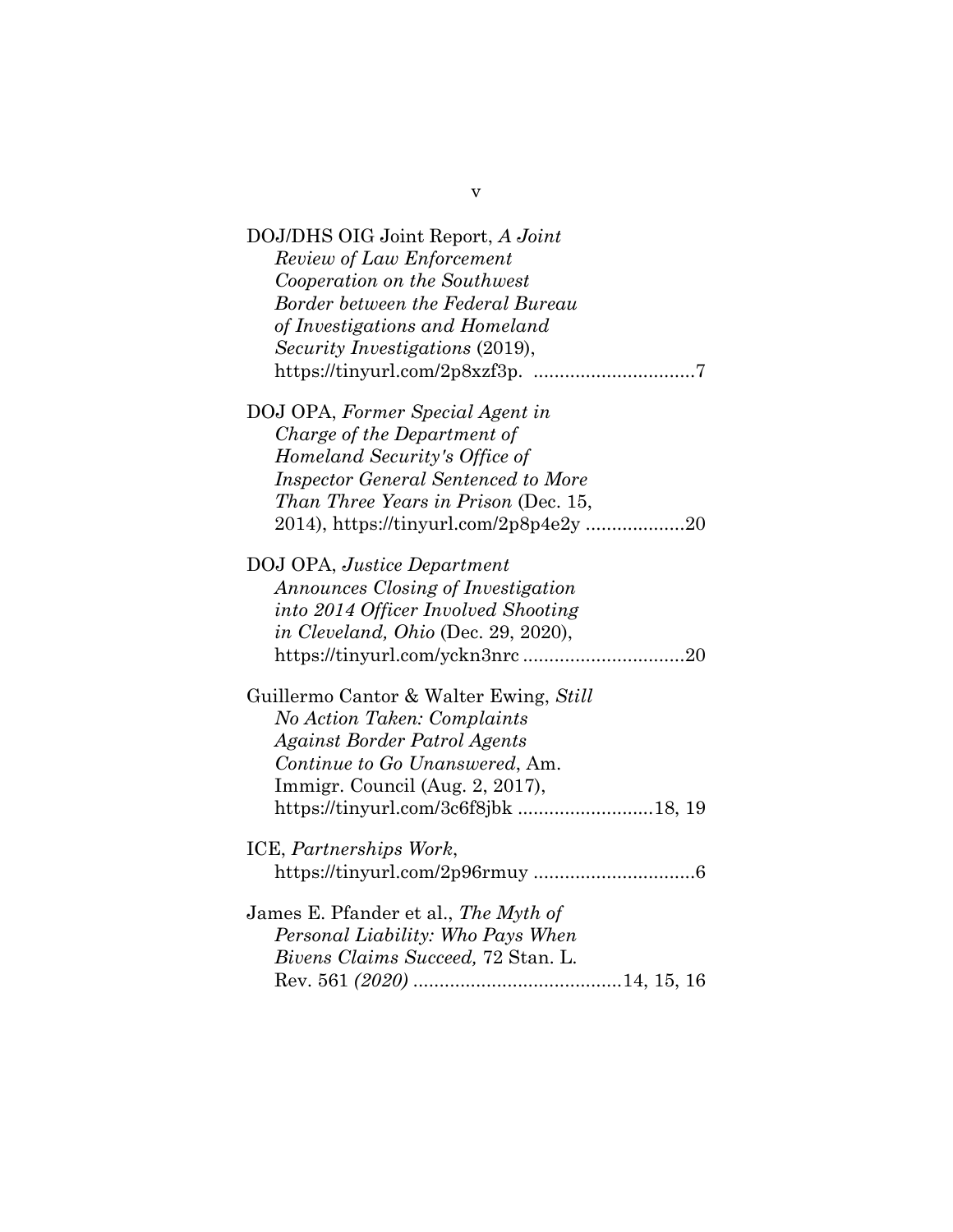vi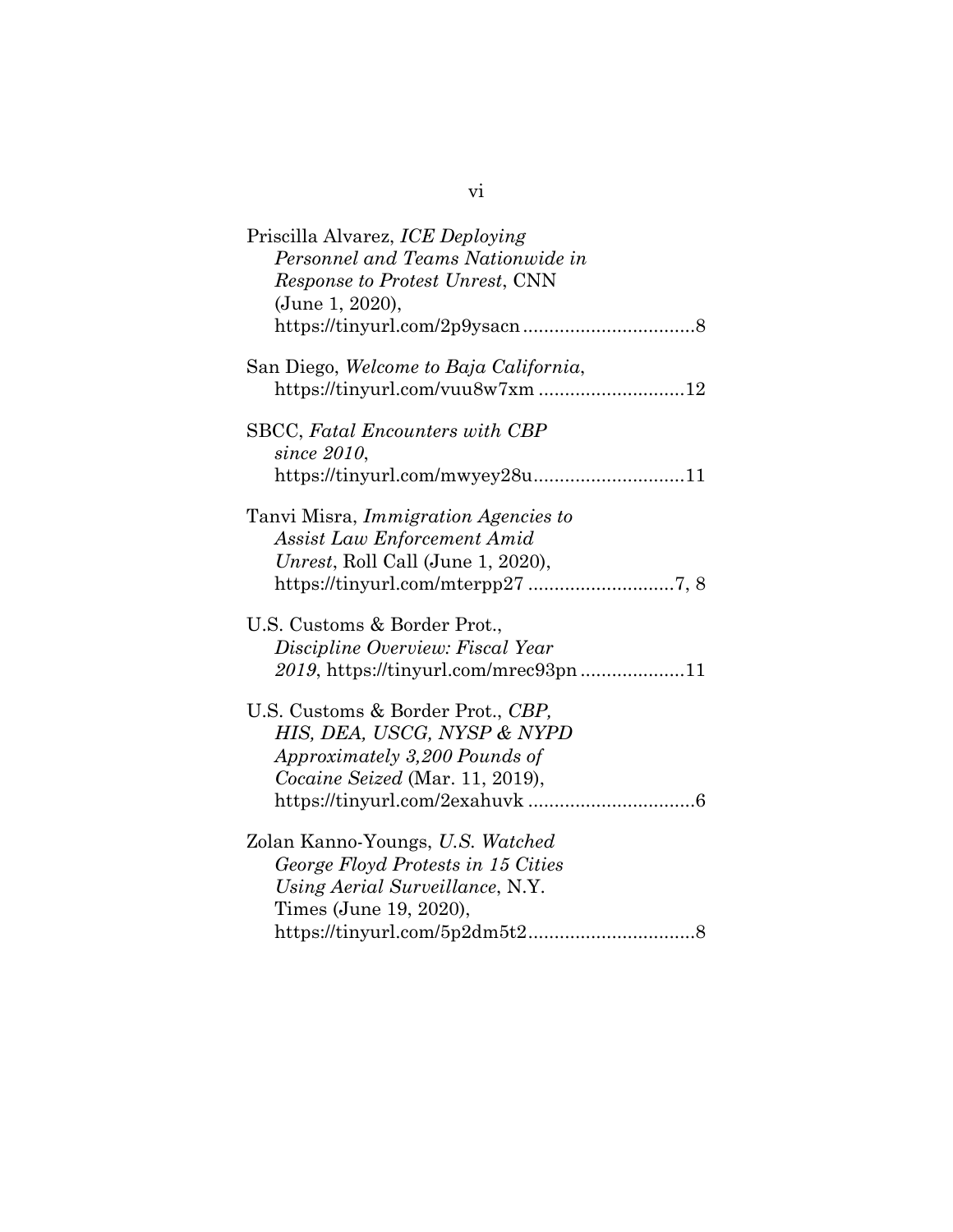#### **INTEREST OF** *AMICUS CURIAE***[1](#page-7-2)**

<span id="page-7-0"></span>The National Police Accountability Project (NPAP) was founded in 1999 by members of the National Lawyers Guild to protect the rights of individuals in their encounters with law enforcement and detention facility personnel. NPAP provides training for its attorney members, offers public resources, and engages in legislative advocacy on issues of law enforcement misconduct and accountability. It has hundreds of attorney members throughout the United States who represent clients injured by law enforcement use of force. NPAP's central mission is to promote the accountability of law enforcement officers and their employers for violations of the Constitution and the laws of the United States. The approach Petitioner advocates directly undermines the interest of NPAP, its members, and their clients.

#### <span id="page-7-1"></span>**INTRODUCTION AND SUMMARY OF ARGUMENT**

Border Patrol agent Erik Egbert petitioned this Court to review whether a *Bivens* action exists for Fourth Amendment violations committed by federal officers performing "immigration-related functions."[2](#page-7-3)

<span id="page-7-2"></span><sup>1</sup> The parties have consented to the filing of this *amicus*  brief. No counsel for a party authored this brief in whole or in part. No person other than *amicus curiae* and their counsel has made a monetary contribution to the preparation or submission of this brief.

<span id="page-7-3"></span><sup>2</sup> Mr. Boule's case presents *Bivens* claims for violations of both the First and Fourth Amendments. This brief focuses on the Fourth Amendment *Bivens* claim.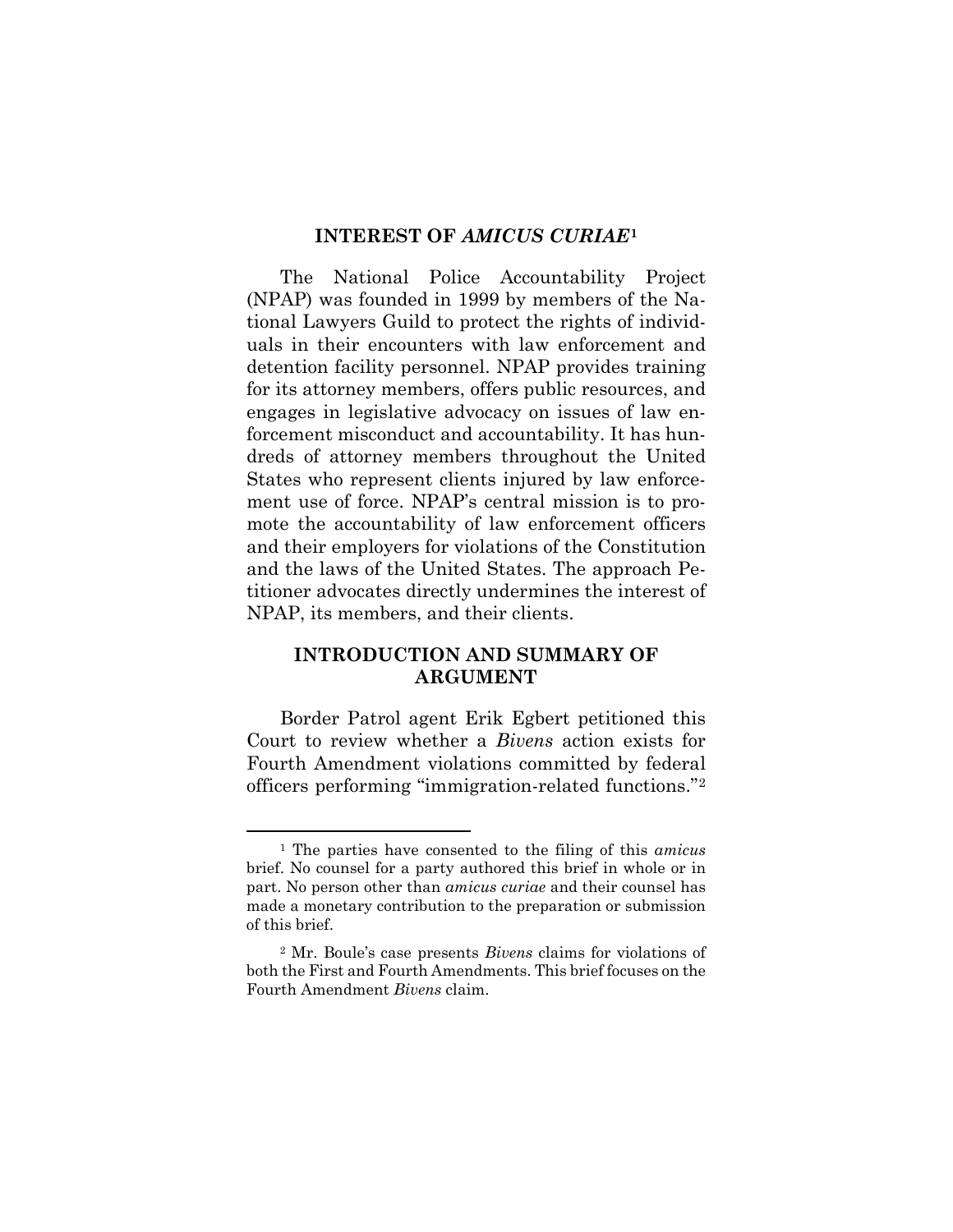Pet. (I). In his brief, he argues against the availability of *Bivens* actions in "the border context." *E.g.*, Pet'r Br. 36. Petitioner's nebulous language cannot veil the enormous sweep of his request. Petitioner asks this Court to eliminate *Bivens* actions in any constitutional tort case involving an immigration officer or arising near a border—that is, any case where the defendant works for the Government's largest law enforcement agency, and any case that takes place in a geographic territory that covers two-thirds of the U.S. population. This Court should deny that radical request.

Petitioner and his *amici* contend that blanket elimination of *Bivens* remedies is appropriate because cases arising in "the border context" necessarily raise grave concerns of national and border security. That is not true as a logical or factual matter. *Infra* § I. On the contrary, in many circumstances little distinguishes "immigration-related" law enforcement from purely domestic law enforcement, or constitutional violations committed by "immigration-related" officers from those committed by other federal officers. Denying a *Bivens* remedy in any case remotely related to immigration or the border would lead to inequitable and anomalous results.

Nor would allowing some *Bivens* actions to proceed lead to under-enforcement of national and border security. *Infra* § II. Though the Government has posited that the threat of personal financial liability from *Bivens* actions chills officer conduct, extensive empirical research shows that officers in fact face negligible risks of personal financial liability. Because officers are almost always indemnified, there is little personal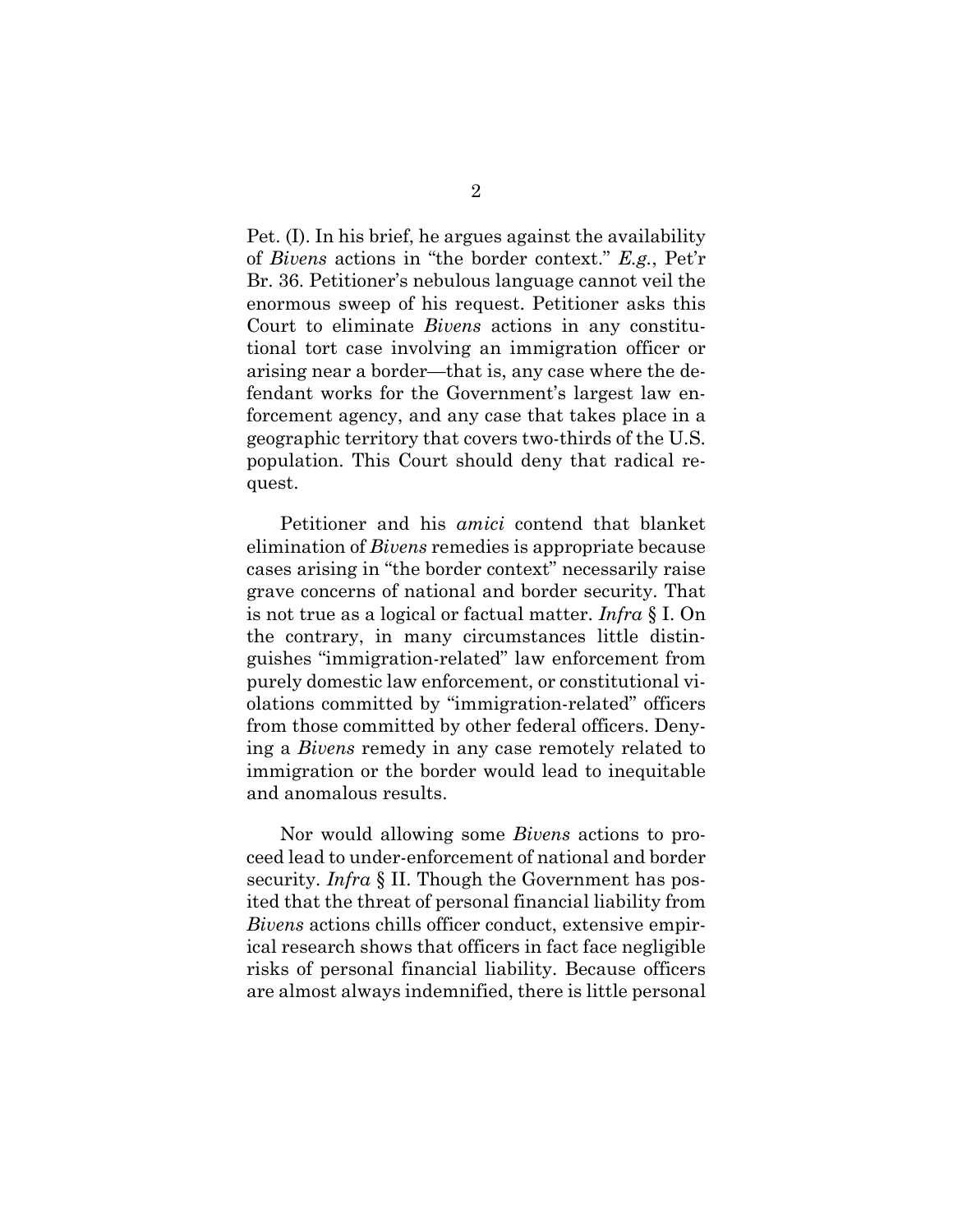financial risk, thus eliminating the first domino in the Government's theory leading to a chilling effect.

Without a *Bivens* remedy, the constitutional rights of the millions of people who interact with law enforcement in "the border context" are purely theoretical. *Infra* § III. No adequate alternative remedies exist, not least because administrative avenues for relief are broken down. The Court should affirm the judgment below.

#### **ARGUMENT**

### <span id="page-9-1"></span><span id="page-9-0"></span>**I. Law Enforcement In "The Border Context" Does Not Inherently Raise National Or Border Security Concerns.**

Petitioner raises the specter of national and border security concerns in "the border context" well over a dozen times in his opening brief. Pet'r Br. 36; *see, e.g.*, *id.* at 3, 9, 10, 12, 13, 29-32, 35, 37-38. According to his *amici*, any *Bivens* action related to immigration officers or the border "necessarily" and "[i]nherent[ly]" threatens the security of the nation. Former Attorneys General Br. at 13; Independent Women's Law Center Br. at 13; *see also* Immigration Reform Law Institute Br. at 9-11; National Border Patrol Council Br. at 12. But not every suit involving the border jeopardizes those significant interests. Gardenvariety law enforcement conduct and misconduct routinely take place near the nation's borders and in situations involving its immigration officials. The concerns are often no different than with law enforcement closer to the interior. Petitioner's bright-line rule flouts this Court's admonition that "national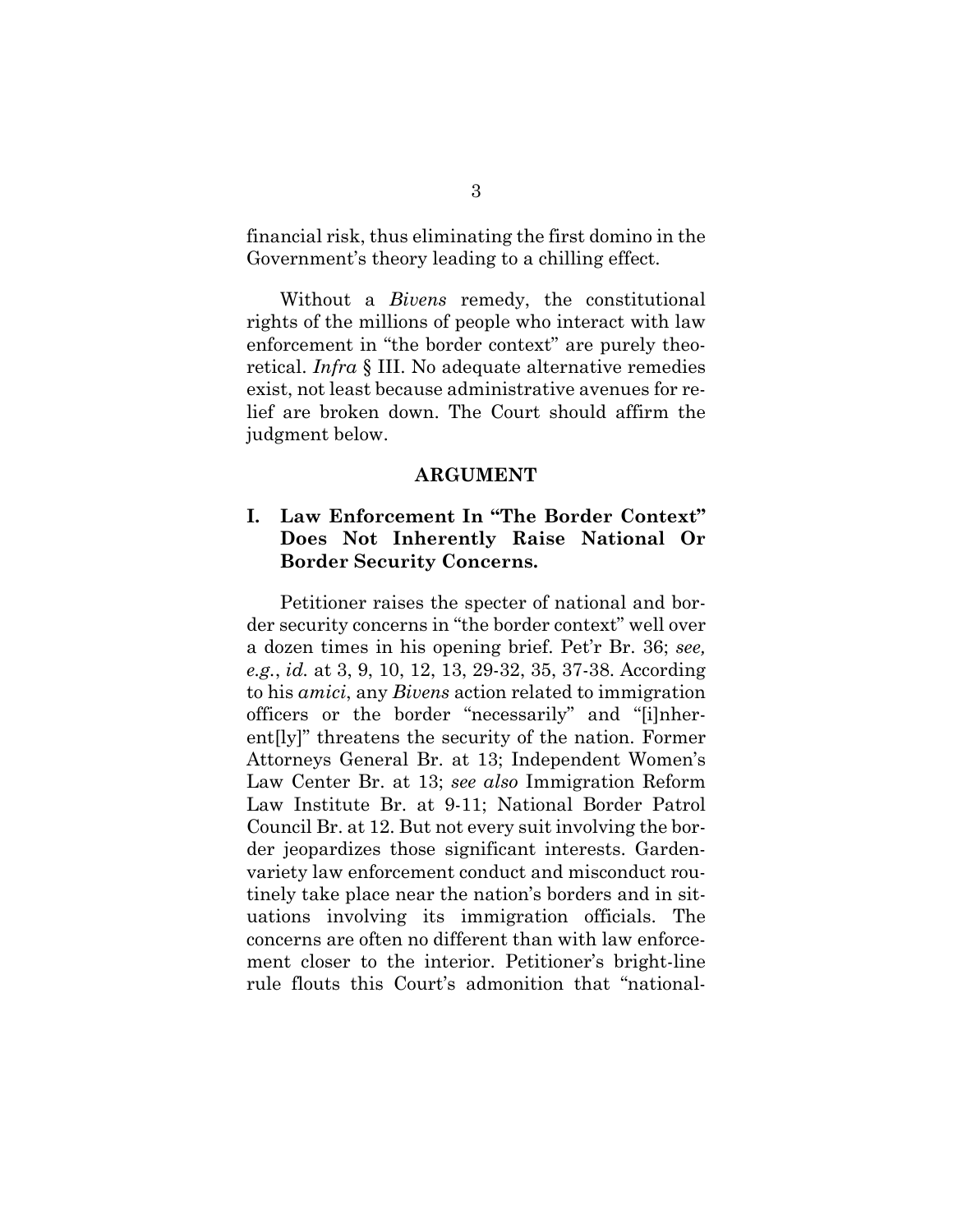security concerns must not become a talisman used to ward off inconvenient claims—a 'label' used to 'cover a multitude of sins.'" *Ziglar v. Abbasi*, 137 S. Ct. 1843, 1862 (2017). It must be rejected.

### <span id="page-10-0"></span>**A. Law enforcement in the border context often resembles, and includes, routine domestic law enforcement.**

Petitioner and his *amici* combine all law enforcement in the "border context" in cursory fashion, Pet'r Br. 36, but the range of law enforcement activity conducted by immigration officers and near the border is immense. To be sure, law enforcement near the border can be difficult work that bears on border security. But that is far from uniformly the case.

Dozens of thousands of federal agents work "at the border" and in "immigration context[s]," Pet'r Br. 29 (quotation marks omitted). *See* Bureau of Just. Stats., U.S. Dep't of Just., *Federal Law Enforcement Officers, 2016 – Statistical Tables* [hereafter *Federal Law Enforcement Officers*] at 1, 3-4 (2019), https://tinyurl.com/2zsx4px7. Indeed, more full-time federal law enforcement officers work for the Department of Homeland Security, which houses Customs and Border Patrol (CBP) and Immigration and Customs Enforcement (ICE), than for any other federal department or agency. *Id.* CBP officers alone make up approximately one-third of the entire federal law enforcement force; there are more agents working for CBP than across all of Germany's federal officer corps. *Compare id.* at 3, *with* Bundespolizei, Annual Report 2019 at 78, https://tinyurl.com/yd3yva59.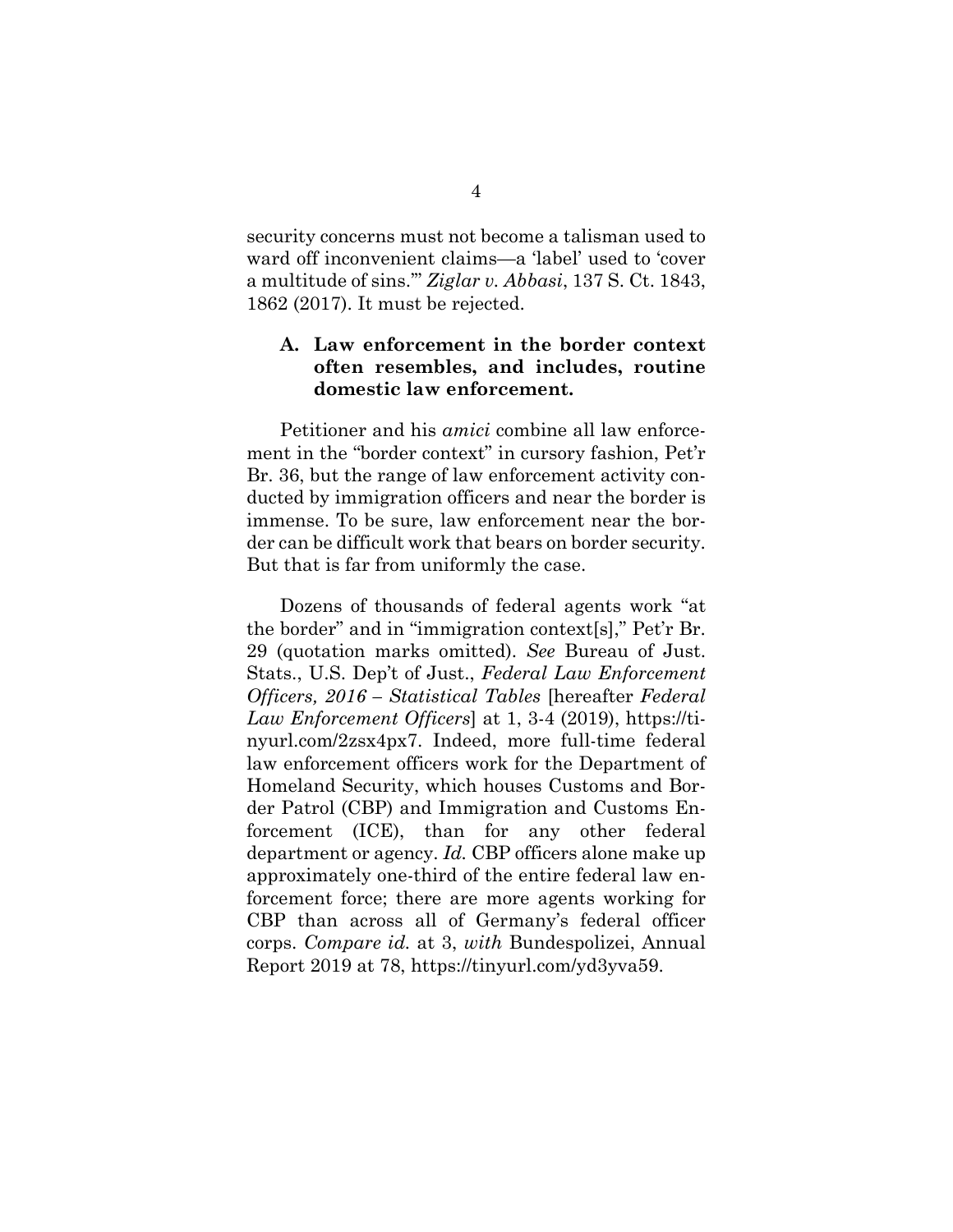According to the Department of Justice, the "primary function" of many of those officers is providing "police protection," which is also the primary function of most federal law enforcement officers across federal agencies. *Compare Federal Law Enforcement Officers* at 1, 6, *with* Pet'r Br. 29 (contending the "core function[]" of "agents at the border" is unique to the border context). Like other domestic law enforcement officers, immigration officers carry firearms, 8 C.F.R. § 287.5(f); conduct interrogations, 8 U.S.C. § 1357(a)(1), 8 C.F.R. § 287.8(b); engage in vehicular pursuits of suspects, 8 C.F.R. § 287.8(e)(2); and make arrests, 8 U.S.C. § 1357(a)(5), 8 C.F.R. §§ 287.5(c), 287.8(c). Immigration officers also oversee individuals taken into and held in government custody. 8 U.S.C.  $\S 1226(a)(1)$ ; 8 C.F.R.  $\S 287.5(c)(6)$ .

Immigration officers often exercise these powers against United States citizens, as this case illustrates. Petitioner himself points out that agents "may not know in advance" whether they are policing a U.S. citizen. Pet'r Br. 38. A recent study of Border Patrol activity in Michigan found that fully one-third of individuals stopped are U.S. citizens. ACLU Michigan, *The Border's Long Shadow* 4, 25 (2021), https://tinyurl.com/4s6xe5fm. Even in circumstances where agents understand their activity targets a citizen, they may "make arrests" for "any felony cognizable under the laws of the United States" and "for any offense against the United States, if the offense is committed in the officer's or employee's presence." 8 U.S.C. § 1357(a)(5).

The geographic jurisdiction of immigration officers is vast, too. "Border Patrol agents often work miles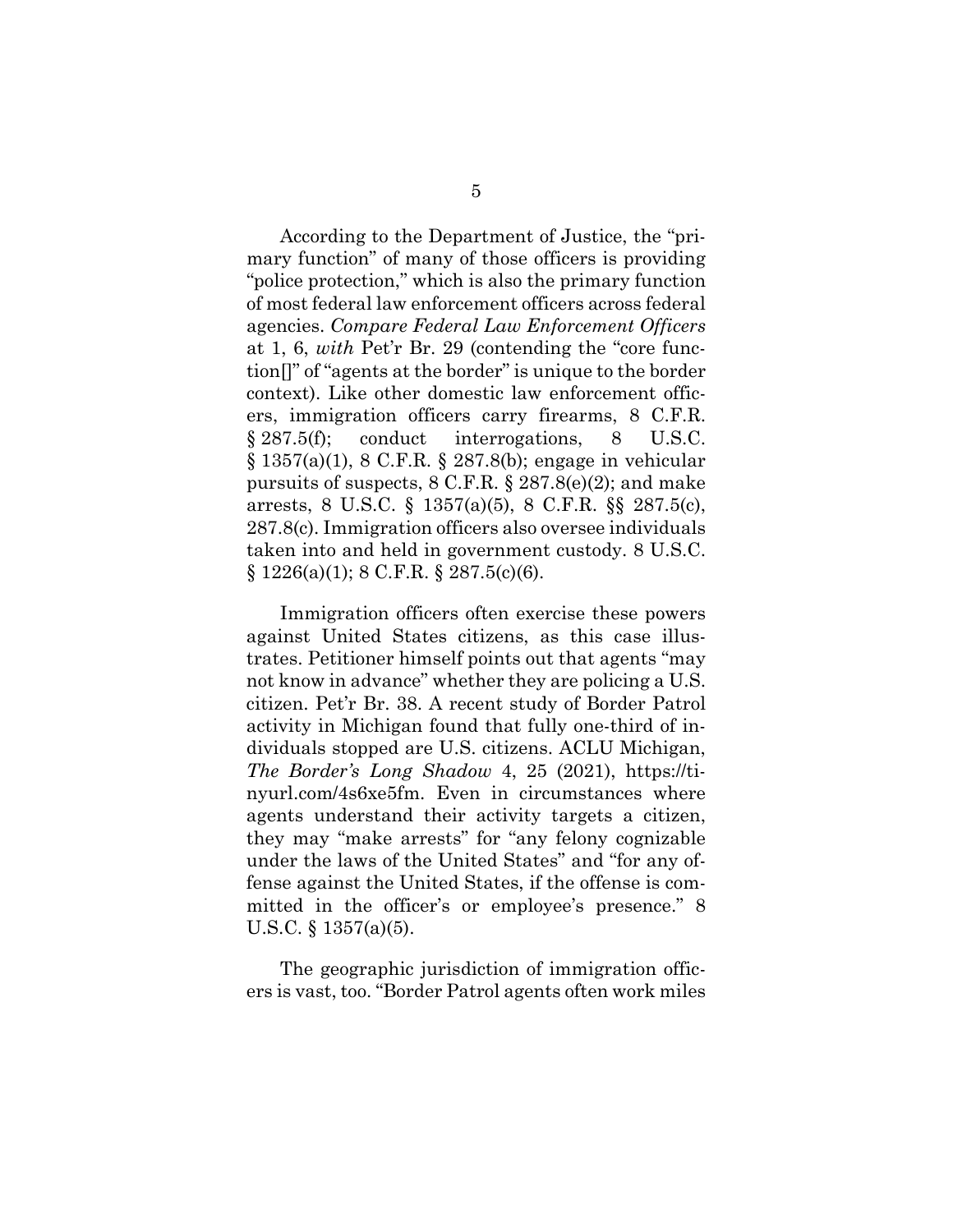from the border." *Hernandez v. Mesa*, 140 S. Ct. 735, 746 (2020). CBP officers' power extends in some circumstances up to 100 miles inland from border lines, *see* 8 U.S.C. § 1357(a), 8 C.F.R. § 287.1(a)(2), a territory in which "[r]oughly two-thirds of the United States' population lives." ACLU, *The Constitution in the 100-Mile Border Zone* (hereinafter *Border Zone*), https://tinyurl.com/yc5vvvp9. Nine out of 10 of the largest metro areas in the country fall within their dominion. *Id*.

That means that on the ground, DHS officers and other federal police officers are often in the same place, at the same time, performing coinciding functions. *See, e.g*., *Muehler v. Mena*, 544 U.S. 93, 95-96 (2005) (immigration officer aiding SWAT team executing "broad search" for deadly weapons and evidence of gang membership); *United States v. Correa-Santos*, 785 F.3d 307, 309 (8th Cir. 2015) (ICE agents working with DEA on drug crime).

The work of DHS officers bleeds into the work of other federal law enforcement agencies by design. ICE boasts "partnerships" with the Federal Bureau of Investigations (FBI), Drug Enforcement Administration (DEA), the Bureau of Alcohol, Tobacco, and Firearms (ATF), the U.S. Marshals Service, and the United States Postal Inspection Service. *See* ICE, *Partnerships Work*, https://tinyurl.com/2p96rmuy. *Bivens* actions are routinely brought against officers in these agencies. *See* Pet. App. 38a (collecting cases); Resp. Br. 30 (same). CBP officers likewise regularly work with agencies like DEA. *See, e.g.*, U.S. Customs & Border Prot., *CBP, HIS, DEA, USCG, NYSP & NYPD Approximately 3,200 Pounds of Cocaine Seized*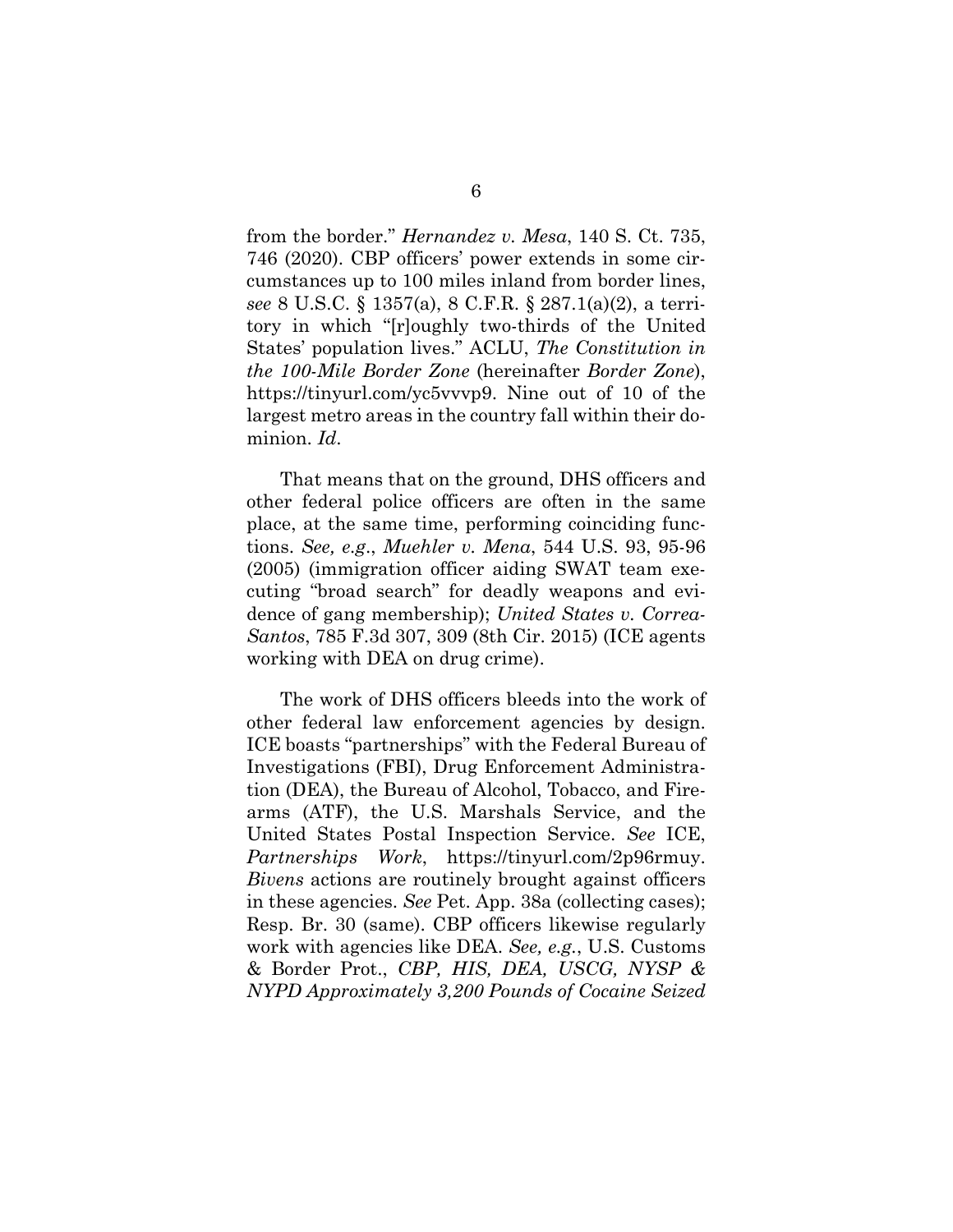(Mar. 11, 2019), https://tinyurl.com/2exahuvk (describing "ongoing partnership" between CBP, DEA, and state and local police departments, among others, in counter-narcotics operations).

The practical and legal "authorities" for domestic and border law enforcement agencies in many cases are, in the words of DHS and DOJ, "overlapping." DOJ/DHS OIG Joint Report, *A Joint Review of Law Enforcement Cooperation on the Southwest Border between the Federal Bureau of Investigations and Homeland Security Investigations* at 3 (2019), https://tinyurl.com/2p8xzf3p. For instance, "[t]he FBI and [Immigration and Customs Enforcement's Homeland Security Investigations] share many of the same statutory authorities," *id.* at i, and investigative domains, ranging from commercial fraud to human trafficking to intellectual property theft, *id.* at 3. Officers under the umbrella of DOJ and of DHS regularly work together in multiagency taskforces, such as the Safe Streets Task Forces. *Id.*

There are also circumstances in which immigration officers perform purely domestic law enforcement functions. Border Patrol personnel have been called to join the U.S. Marshals to "manage hostile crowds during the Civil Rights movement in the 1960s" and aid police efforts "following the Los Angeles police beating of Rodney King in 1999," and they have been deployed in the aftermath of Hurricane Katrina. Tanvi Misra, *Immigration Agencies to Assist Law Enforcement Amid Unrest*, Roll Call (June 1, 2020), https://tinyurl.com/mterpp27.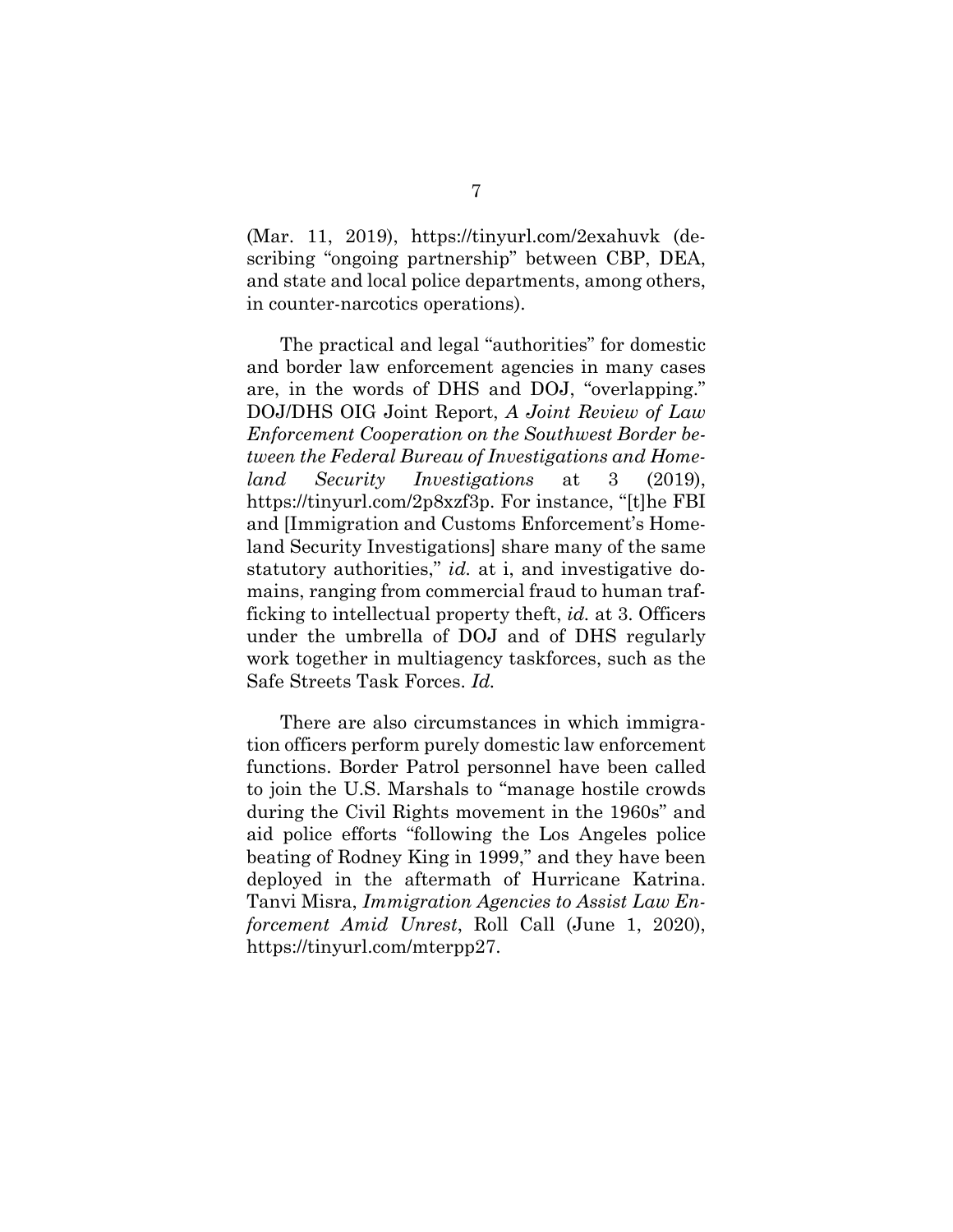More recently, in the summer of 2020, immigration agencies contributed to policing of Black Lives Matter demonstrations. The Department of Homeland Security deployed helicopters, airplanes, and drones typically used for border patrol to surveil demonstrators. Zolan Kanno-Youngs, *U.S. Watched George Floyd Protests in 15 Cities Using Aerial Surveillance*, N.Y. Times (June 19, 2020), https://tinyurl.com/5p2dm5t2. ICE personnel set aside their immigration-related work to act as additional "boots on the ground nationwide." Misra, *supra*; *see also*  Priscilla Alvarez, *ICE Deploying Personnel and Teams Nationwide in Response to Protest Unrest*, CNN (June 1, 2020), https://tinyurl.com/2p9ysacn ("An agency spokesperson underscored … that ICE will not be conducting immigration enforcement."). In the words of the Secretary of DHS, CBP and ICE agents "st[oo]d shoulder to shoulder" with other federal law enforcement officers. Acting Secretary Chad Wolf (@DHS\_Wolf), Twitter (June 2, 2020, 4:58 PM), https://tinyurl.com/2p8jppbu. From the public's perspective, the difference between DHS and other federal police officers is minimal at most.

#### <span id="page-14-0"></span>**B. Garden-variety law enforcement misconduct occurs in the border context.**

Just as domestic and "immigration-related" law enforcement share much in common, so does similar misconduct occur in both spheres. Individuals like Mr. Boule who have suffered constitutional injuries at the hands of immigration officers or near a border have sought to redress those harms through *Bivens*  actions. According to Petitioner and his *amici*, every single *Bivens* claim in "the border context," Pet'r Br.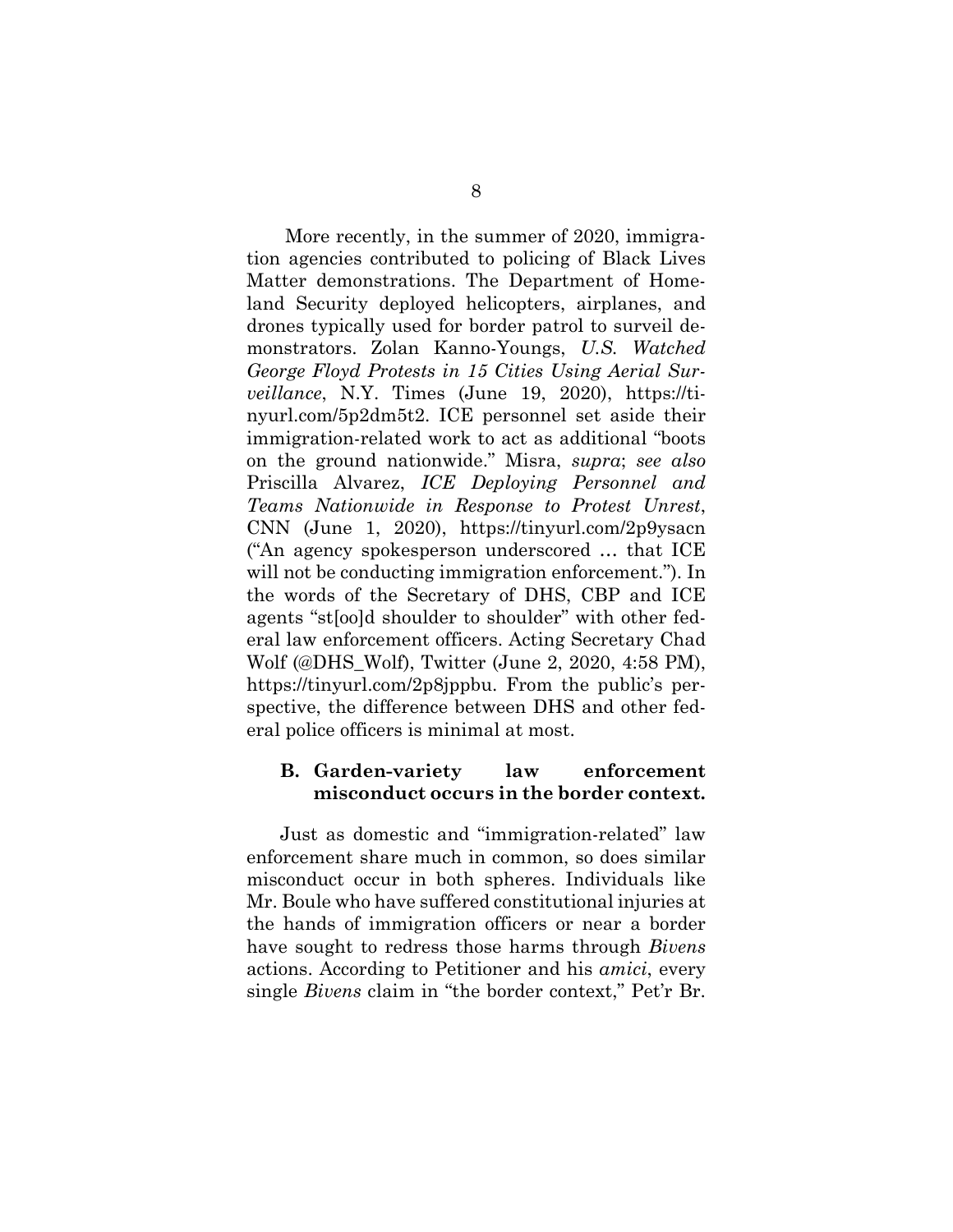at 36, must be barred because it compromises "national security and foreign policy," "regardless of whether the facts in a particular case implicate that subject." Former AGs Br. at 15.[3](#page-15-0) That bright-line rule rests on the logical fallacy that national and border security are at risk simply because an action involves an immigration officer and/or falls within 100 miles of the border. That is like arguing that every time a baseball player swings a bat or is on a diamond, he is necessarily playing baseball. But the player might instead be coaching little league, playing softball, or swinging at someone, just as an officer in the border context's actions may not bear on national security or border threats.

Rather than adopt Petitioner's bright-line rule, this Court should consider whether an individual action does in fact implicate national or border security concerns. Recent *Bivens* actions against immigration officers—including Mr. Boule's—demonstrate that the challenged conduct may touch no more on national and border security issues than did the claims in *Bivens* itself.

Take, for example, *Byrd v. Lamb*, 990 F.3d 879 (5th Cir. 2021): The plaintiff, Kevin Byrd, went to visit his ex-girlfriend at the hospital after she called to tell him she had been in a car accident. *Id.* at 880. He learned that her then-boyfriend, Eric Lamb, was

<span id="page-15-0"></span><sup>3</sup> Petitioner's *amici* cite *United States v. Delgado-Garcia*, 374 F.3d 1337, 1345 (D.C. Cir. 2004), which concerned the question whether a human smuggling statute applied extraterritorially. It offers no support for their position that national security concerns preclude *Bivens* actions in any border context.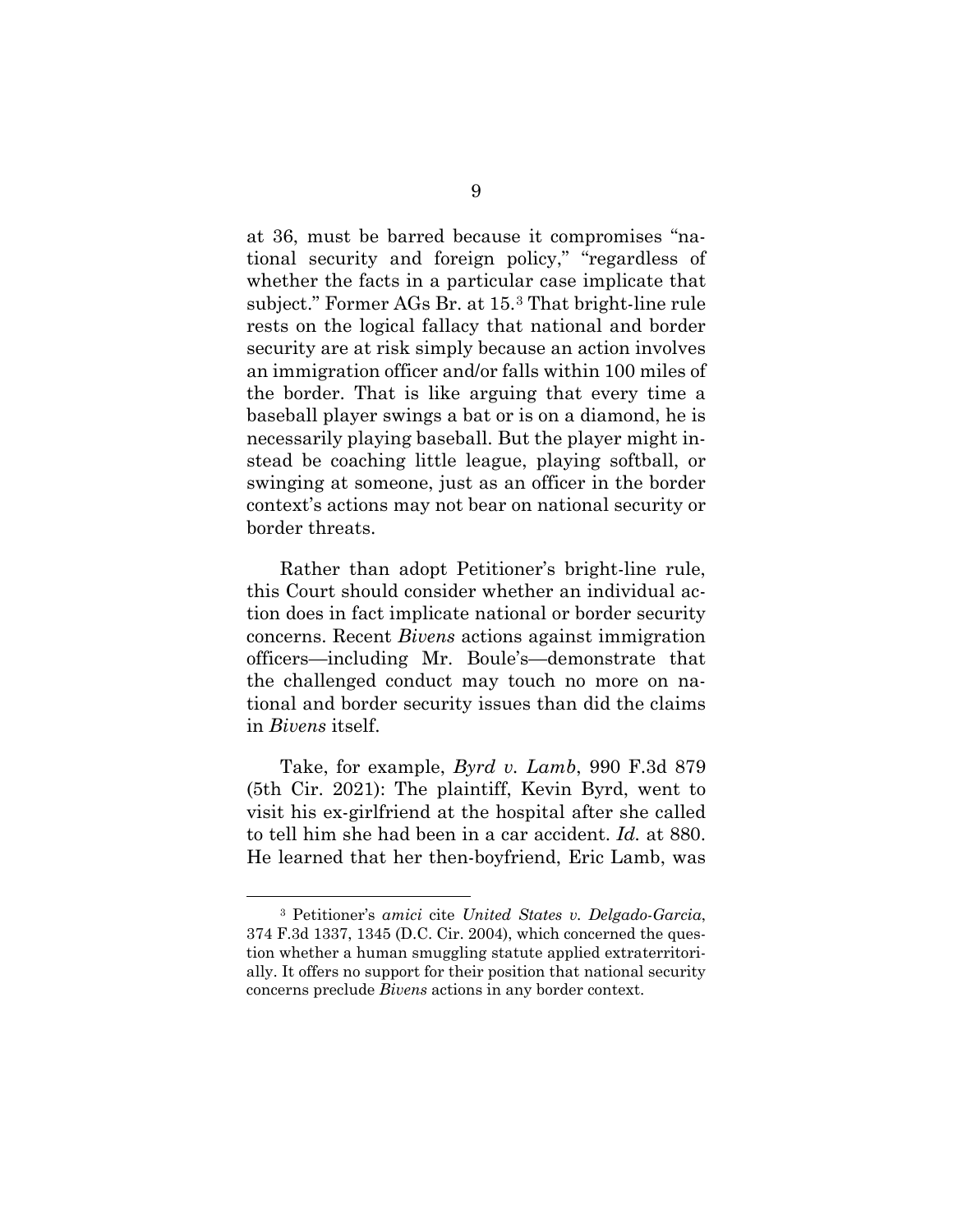also in the car at the time of the accident, and that the two of them had been kicked out of a bar shortly beforehand. *Id.* When Byrd went to the bar in hopes of learning more, he encountered DHS Agent Ray Lamb, Eric's father. *Id.* Agent Lamb physically and verbally threatened to shoot Byrd and attempted to smash the windows of his car. *Id.* After Byrd called for police assistance, Agent Lamb notified the arriving local officers that he was a DHS agent, leading them to arrest and detain Byrd. *Id.* After the police reviewed security footage, they released Byrd and took Agent Lamb into custody. *Id.* at 880-81. Byrd then brought a *Bivens* action against DHS Agent Lamb, alleging excessive use of force to effectuate an unlawful seizure. *Id.* at 881. Invoking "national-security issues" and concluding that Byrd's case arose in a "new context," the Fifth Circuit held no *Bivens* action was available. *Id.* at 881-82.

A *Bivens* action in a case like *Byrd*, however, does not plausibly implicate any national- or border-security harms. Though *Byrd* involved action by an immigration officer in territory not far from the border, it had nothing to do with "the movement of people and goods across the border." *Hernandez*, 140 S. Ct. at 746. There would be no occasion to consider, let alone second-guess, "high-level executive policy" or the deliberative process that yielded it, *Abbasi*, 137 S. Ct. at 1860; nor would there be occasion to question officers' time-sensitive "attempt[s] to prevent [] illegal entry," *Hernandez*, 140 S. Ct. at 746. Adjudication of such claims also would not require the judiciary to "alter" "national security policy" "established by the political branches." *Id.* at 746 (quoting *Abbasi*, 137 S. Ct. at 1861). Rather, "individual instances of … law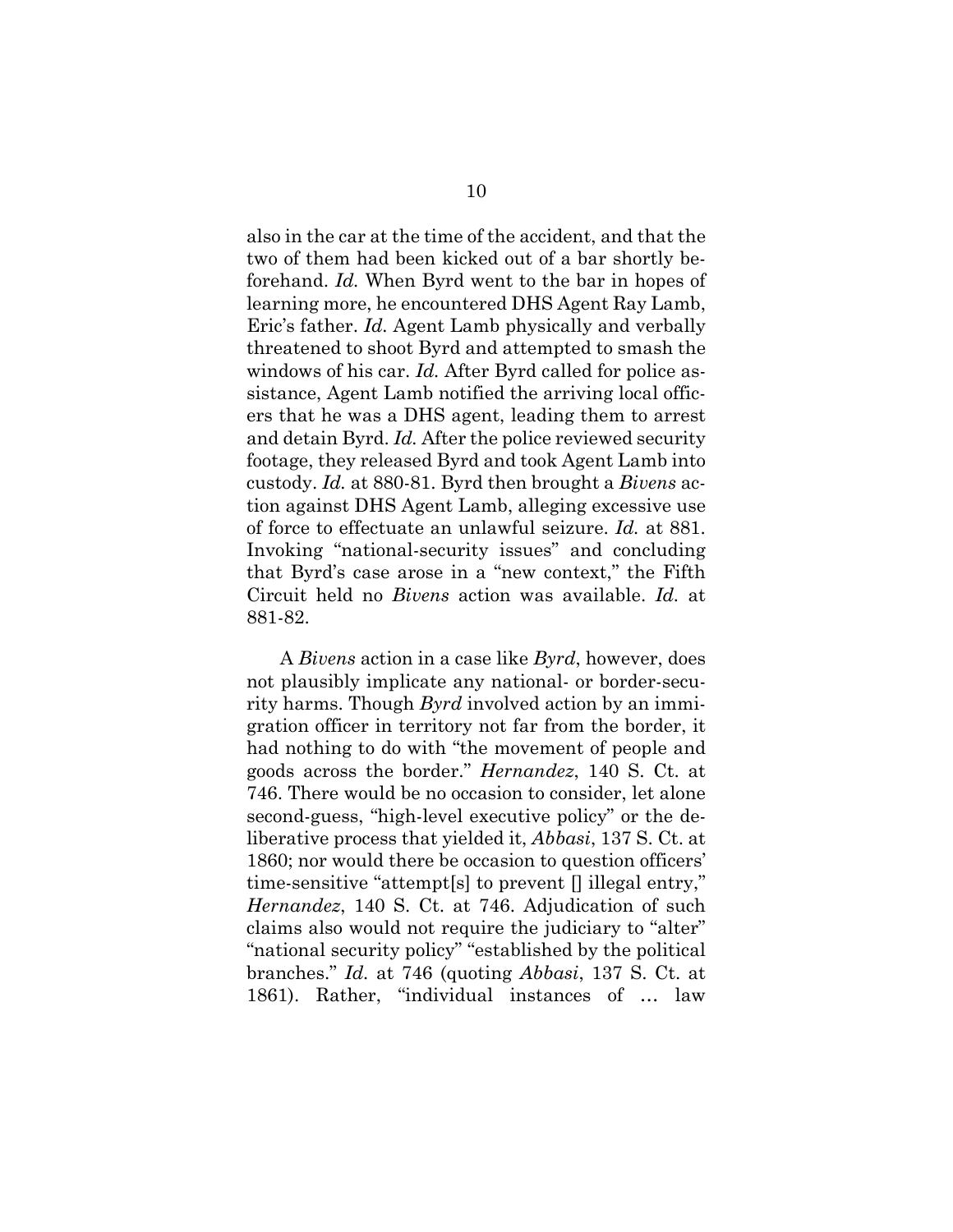enforcement overreach" would be before the court, *Abbasi*, 137 S. Ct. at 1862; to the extent those individual instances bear on "large-scale policy," *id.*, it is only in the individual officer's breach of such policy. The same is true in a plethora of cases in the border context, including the case at bar. *See* Resp. Br. 22-24, 33-35.

The alarming behavior of the DHS officer in *Byrd*  is not unique. "Border Patrol agents engage in criminal activities outside their official duties at five times the rate of other law enforcement agencies' officials." Andrea Flores & Shaw Drake, *Border Patrol Violently Assaults Civil Rights and Liberties*, ACLU, https://tinyurl.com/5n6fmumb; *see also* SBCC, *Fatal Encounters with CBP since 2010*, https://tinyurl.com/mwyey28u (counting 12 off-duty homicides by CBP officers since 2010). CBP reports that 223 of its employees were arrested in FY2019 alone—eight of whom were arrested twice in that same year. U.S. Customs & Border Prot., *Discipline Overview: Fiscal Year 2019* 8, https://tinyurl.com/mrec93pn.

Nor does the mere location of activity near or "on the border" raise "national security and immigrationrelated concerns." *Contra* Pet'r Br. 31. Such suits, too, may challenge "individual instances of … law enforcement overreach." *Abbasi*, 137 S. Ct. at 1862. In *Linlor v. Polson*, for instance, the court allowed a U.S. citizen plaintiff to bring a *Bivens* action against a TSA agent who allegedly committed aggravated sexual battery in the course of a pat down. 263 F. Supp. 3d 613, 617- 18 (E.D. Va. 2017). Pat downs are common to all kind of policing, and the kind of misconduct alleged has no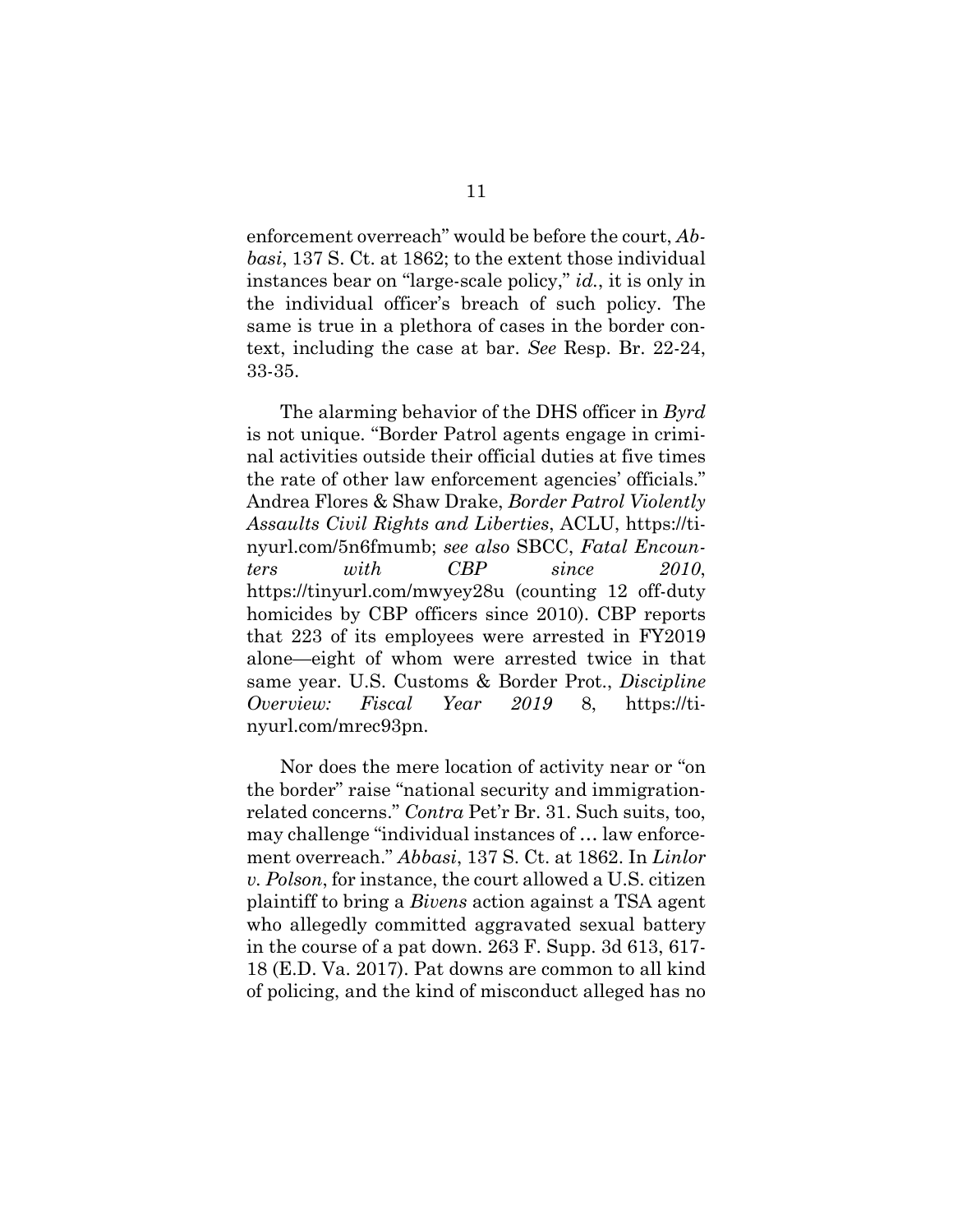relationship to policing the border; the court accordingly found "little to tie specific national security concerns to the context under consideration," despite airport security's similarities to "international borders." *Id.* at 623. *See also, e.g.*, *Martinez v. United States*, No. 19-6135 (W.D. Mo.), Dkt. 1 (*Bivens* claim against ICE officers brought by immigration attorney challenging use of force when attorney brought threeyear-old child to ICE facility to reunite with his mother to be deported together); *Castellanos v. United States*, 438 F. Supp. 3d 1120, 1130 (S.D. Cal. 2020) ("There are numerous cases where Border Patrol officers have been sued for Fourth Amendment violations and the court sees no reason why this case, simply because it occurred at the border, implicates national security issues.").

Major cities fall within the border zone. *Border Zone*, *supra*. On the logic of Petitioner and his *amici*, any *Bivens* claim arising out of conduct in a city such as San Diego, which lies a mere 17 miles from the Mexico border, would be barred.<sup>[4](#page-18-0)</sup> But courts have reasonably recognized *Bivens* actions should be able to proceed in such jurisdictions. *See, e.g.*, *Lee v. Gregory*, 363 F.3d 931 (9th Cir. 2004) (recognizing *Bivens* action against FBI agent for false arrest at agent's behest conducted by San Diego Sheriff's Office). Reversal here threatens to eliminate a *Bivens* action for two-thirds of the people in the United States, leaving their constitutional rights merely theoretical. *See Border Zone*, *supra*; *Byrd*, 990 F.3d at 883-84 (Willett, J., specially concurring) (lack of *Bivens* remedy

<span id="page-18-0"></span><sup>4</sup> *See* San Diego, *Welcome to Baja California*, https://tinyurl.com/vuu8w7xm.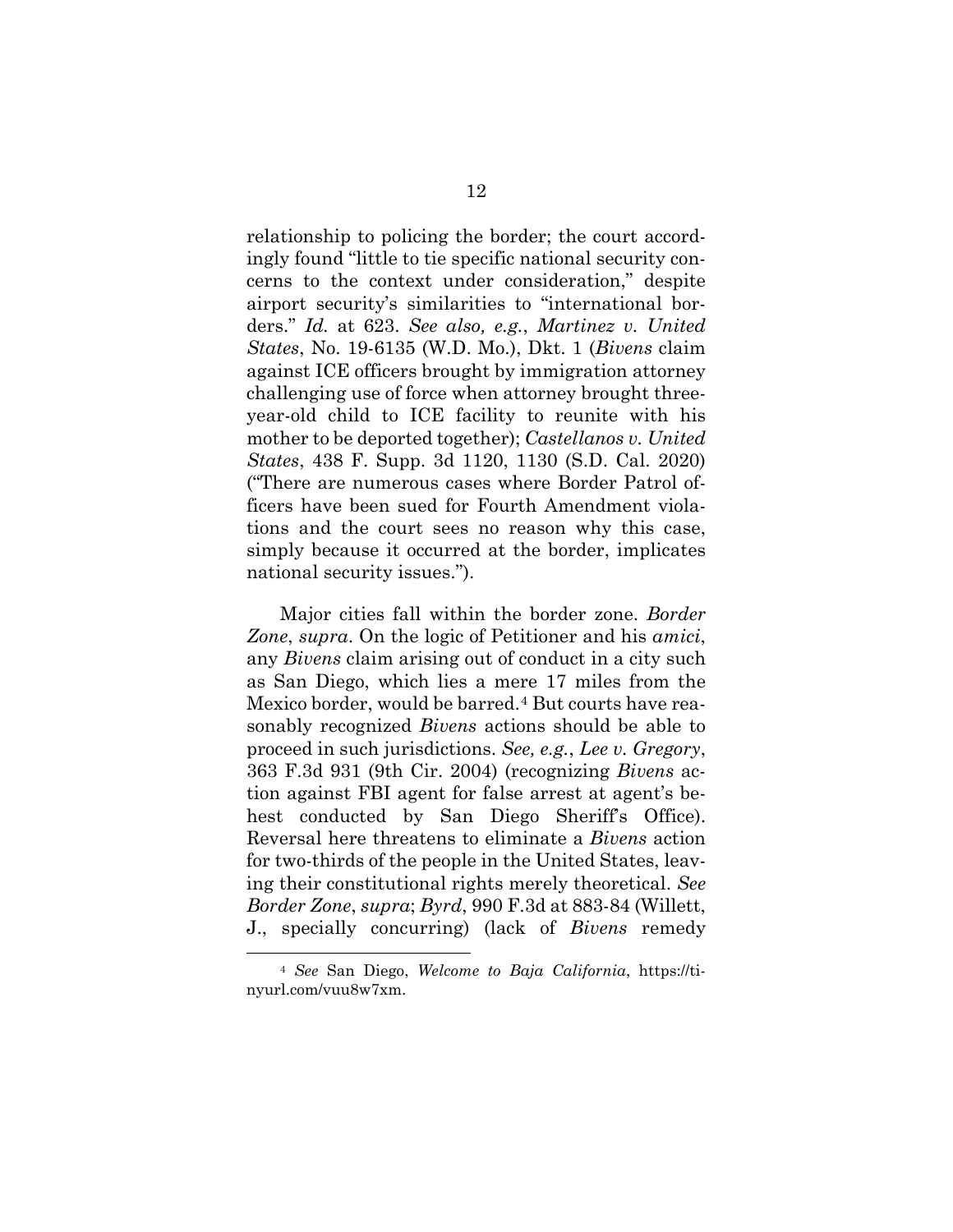"allow[s] federal officials to operate in something resembling a Constitution-free zone").

While some actions near the border or involving an immigration officer may bear on national security, this Court's existing precedents protect against a *Bivens* action in those circumstances. *See Abbasi*, 137 S. Ct. at 1860-62*; see also* Resp. Br. 20-21. But Petitioner's rule would eliminate *Bivens* altogether in much of the country, and it would create anomalous results: DHS officers would be immune from suit for the same constitutional misconduct that FBI and state officers would be liable for. The Court should not immunize tens of thousands of federal officers who routinely engage in ordinary domestic law enforcement functions under the "talisman" of national security. *Abbasi*, 137 S. Ct. at 1862.

#### <span id="page-19-0"></span>**II. Recognizing A** *Bivens* **Remedy In This Case Would Not Lead To Under-Enforcement Of National Or Border Security.**

As discussed above, DHS officers perform a wide range of garden-variety police work with little or no direct connection to national security or immigration enforcement. But even to the extent that those officers' work *does* involve immigration and national security, concerns that *Bivens* liability will lead to underenforcement are misplaced.

Although this Court has previously assumed that damages remedies may affect federal officers' willingness and ability to perform enforcement duties, *see, e.g.*, *Abbasi*, 137 S. Ct. at 1863, the realities of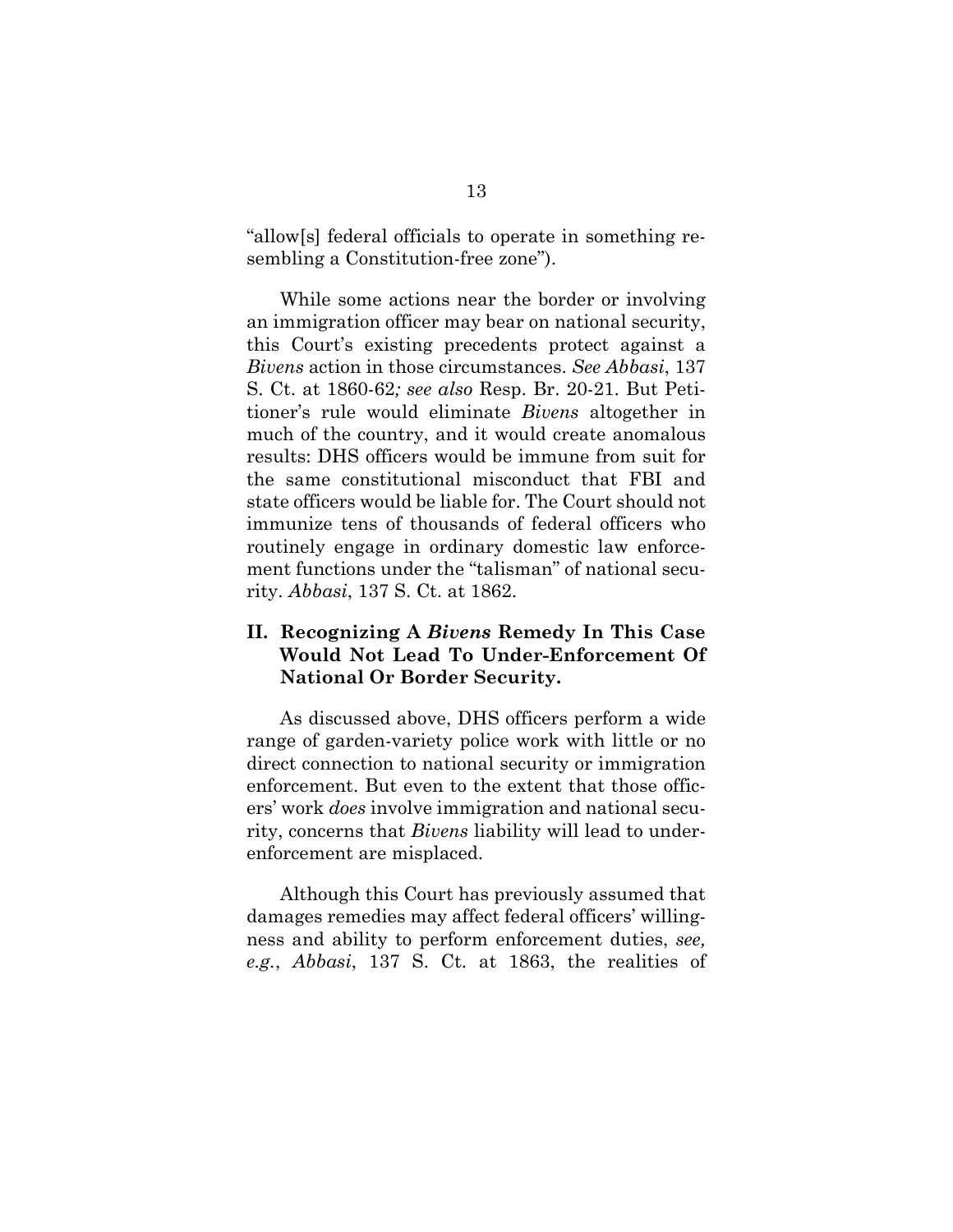indemnification arrangements mean that officers virtually never pay damages themselves.

The Court's mistaken assumption is understandable, as attorneys for the Government have long told the Court that, for example, "[i]mposing damages liability on individual agents executing … essential national-security functions at the border could chill the performance of their duties." U.S. Br. at 29. But the Government's rhetoric has little basis in reality and is even contradicted by the Government's own practices when defending *Bivens* claims, as explained below. Indeed, as one recent empirical study found, "Government attorneys persist in describing *Bivens*  as potentially ruinous even though individual defendants almost never pay judgments or settlements in successful *Bivens* cases." James E. Pfander et al., *The Myth of Personal Liability: Who Pays When* Bivens *Claims Succeed*, 72 Stan. L. Rev. 561, 606 (2020).[5](#page-20-0)

Nor is this empirical study alone in concluding that individual *Bivens* defendants face little risk of personal financial liability. Earlier scholarship confirms that, "virtually without exception, the

<span id="page-20-0"></span><sup>5</sup> The study also found that these realities are not exactly unknown to the Government: "[G]overnment attorneys play an active role in deliberately repackaging *Bivens* cases for settlement under the FTCA and Judgment Fund. Such repackaging belies any assertion that the Department harbors misconceptions about the ways its practices shift the ultimate incidence of *Bivens* liability to the U.S. Treasury." *Id.* In sum, as the study authors noted, "the payment practice we document here conflicts with the rhetorical position the government has long taken in representations made to the federal judiciary and to the legal profession in the course of defending *Bivens* claims." *Id.* at 605.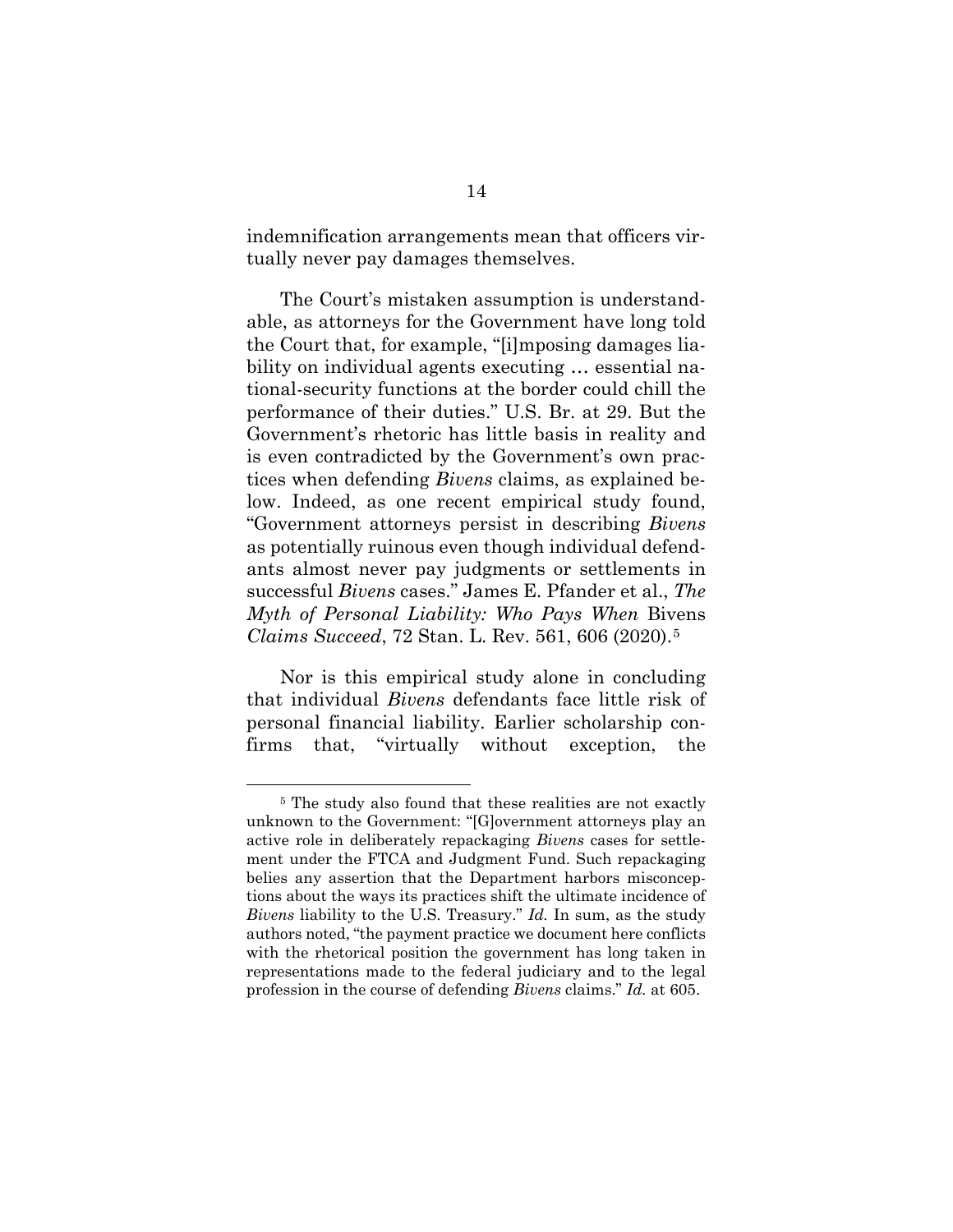government represents or pays for representation of federal officials accused of constitutional violations and pays the costs of judgments or settlements." Cornelia T.L. Pillard, *Taking Fiction Seriously: The Strange Results of Public Officials' Individual Liability Under* Bivens, 88 Geo. L.J. 65, 67 (1999).

Indeed, that earlier research found that "[t]he federal government provides representation in about 98% of the cases for which representation is requested," *id.* at 76 n.51, and "[i]n cases in which the United States has provided representation to the individual defendant, it has not once failed to reimburse a federal employee for the costs of a *Bivens* settlement or judgement," *id.* at 78 n.61.

In fact, even one scholar who emphasizes that indemnification is typically not guaranteed as a legal right to federal employees acknowledges that, "[i]n practice, federal officials have a tiny chance of ultimately paying a judgment out of pocket." Andrew Kent, *Are Damages Different?:* Bivens *and National Security*, 87 S. Cal. L. Rev. 1123, 1154 n.130 (2014).

The recent empirical study discussed above analyzed *Bivens* claims brought against officers of the Federal Bureau of Prisons (BOP) and concluded that "individual government officials almost never contribute any personal funds to resolve claims arising from allegations that they violated the constitutional rights of incarcerated people." *The Myth of Personal Liability*, 72 Stan. L. Rev. at 566.

Specifically, that study found that out of 171 successful *Bivens* claims—itself a small subset of all such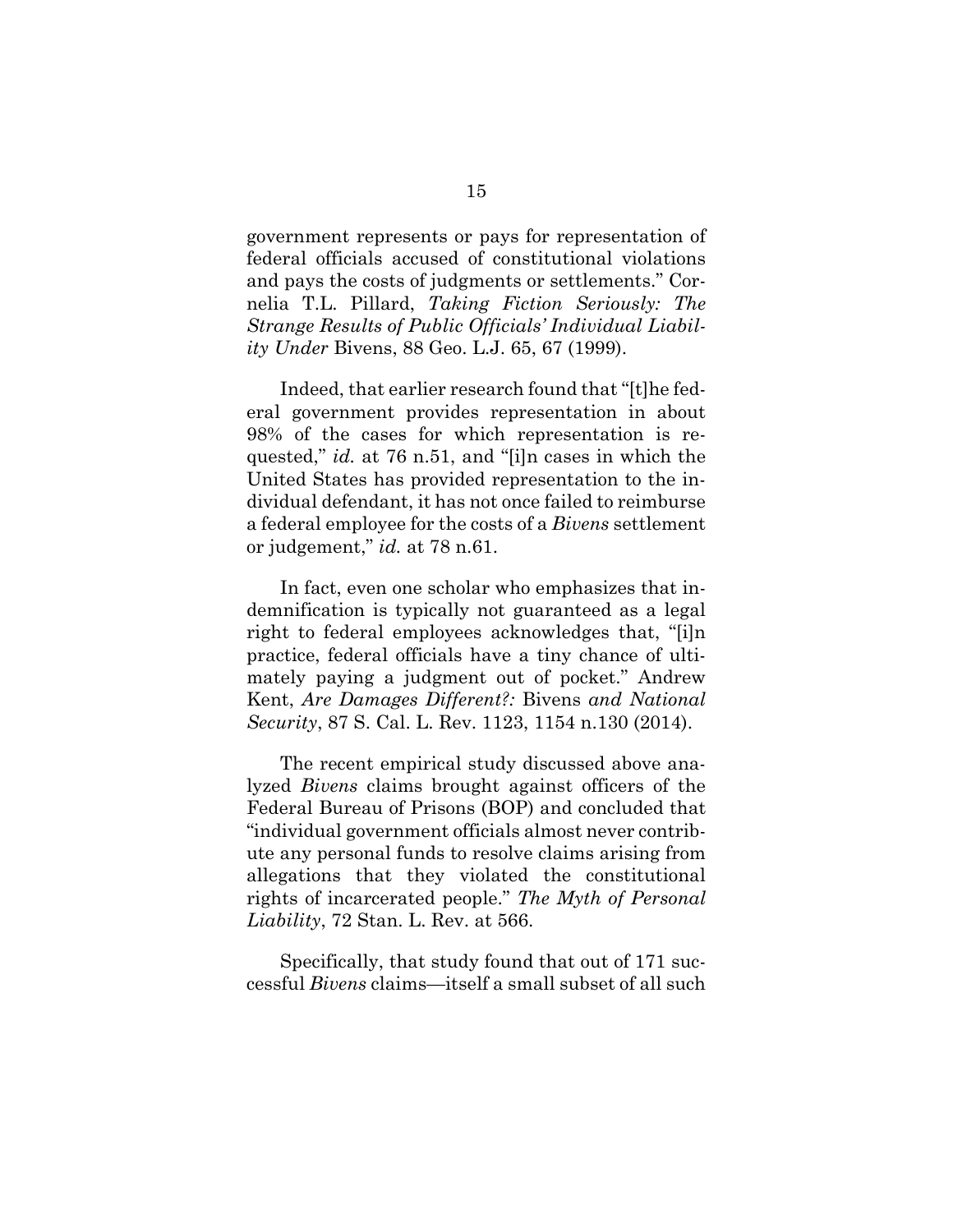claims that are brought—only eight resulted in a federal officer or an insurer being required to make "a compensating payment to the claimant." *Id.* And when looking at individual officer payments as a proportion of total payments as opposed to total claims for this dataset, "federal employees or their insurers" paid only "0.32% of the total" payments made to plaintiffs in the 171 successful cases. *Id.* When excluding amount paid by insurers, that figure is even lower. *See id.* at 581.

In all, the study authors found, "the federal government effectively held its officers harmless in over 95% of the successful cases brought against them, and paid well over 99% of the compensation received by plaintiffs in these cases." *Id.* at 566. "Extrapolating from the study data, and assuming that all employees engage in wrongdoing at the same rate, less than 0.1% of BOP employees will contribute to a settlement or judgment during a twenty-year career." *Id.* at 599.

Nor in many cases is the cost borne by the particular agency at issue. "[W]e found no case in which the BOP itself appears to have contributed agency funds to plaintiffs' settlements in successful *Bivens* claims. Instead, government attorneys arranged to have these matters resolved with payments from the Judgment Fund, which is funded by the Treasury of the United States." *Id.* at 579. "As a result, both individual officers and the BOP are spared the financial consequences of almost all successful claims." *Id.* at 596.

Finally, any gaps in indemnification can be, and are, addressed through government-subsidized "professional liability insurance for law-enforcement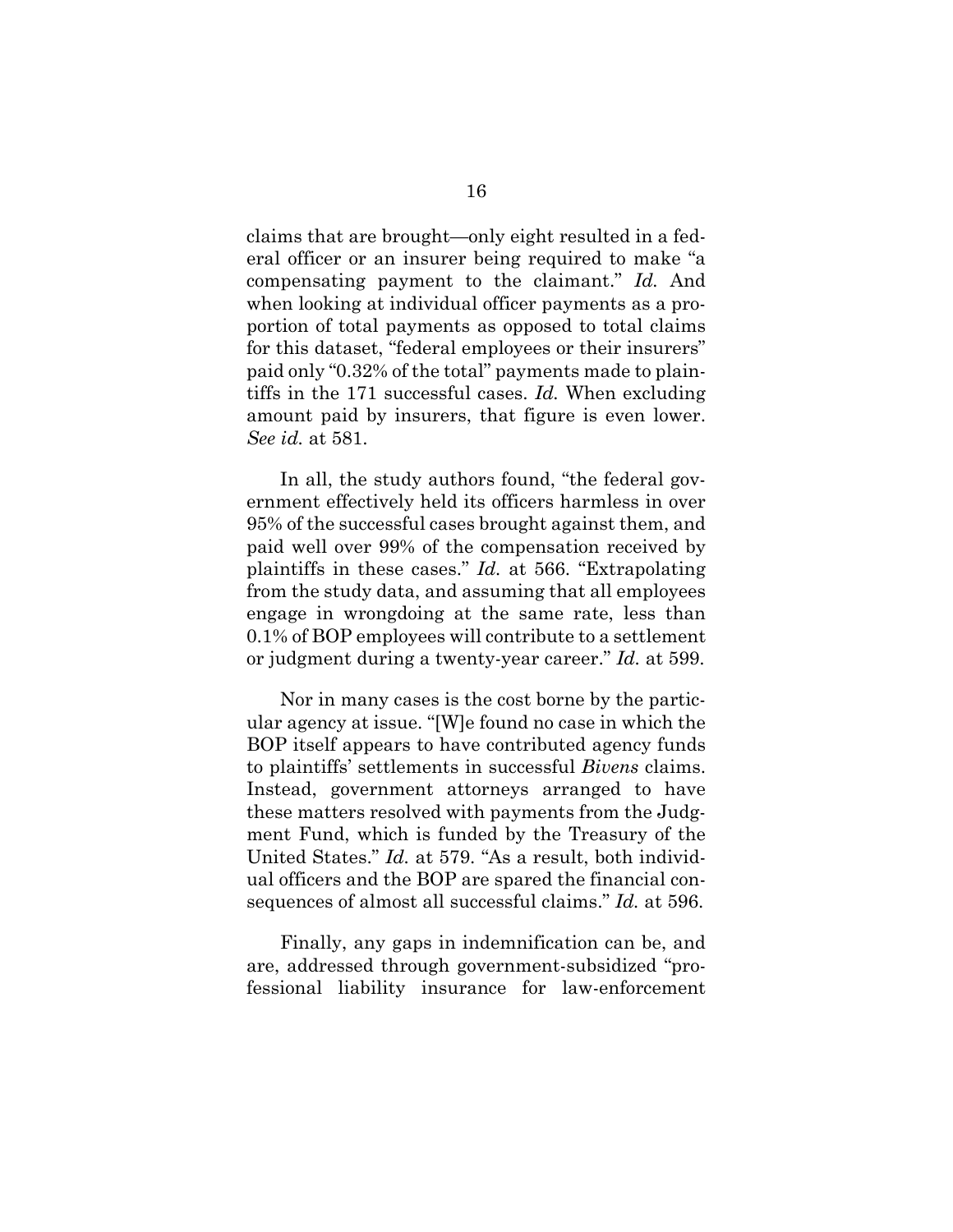officers and supervisory or management officials." *See Taking Fiction Seriously*, 88 Geo. L.J. at 78.

A damages remedy for constitutional violations provides an essential deterrent to official wrongdoing regardless of indemnification, *see* Alexander Reinert et al., *New Federalism & Civil Rights Enforcement*, 116 Nw. U. L. Rev. 737, 765 (2021), but there is simply no basis in fact for the assumption that *Bivens* liability is bankrupting or seriously financially burdening individual officers in any appreciable number of cases. If Government agencies are actually concerned that their officers will be chilled by the threat of personal *Bivens* liability, they could largely address any such concern by telling their employees the truth about indemnification. *Cf. Clapper v. Amnesty Int'l USA*, 568 U.S. 398, 418 (2013) (holding that "self-inflicted injuries are not fairly traceable to the" challenged conduct at issue and "subjective fear" of a possible event alone "does not give rise to standing").

### <span id="page-23-0"></span>**III. Reversal Would Leave No Adequate Remedy In A Wide Category Of Cases Involving Abuses By Federal Law Enforcement Officers.**

Petitioner and his *amici* argue that a *Bivens* remedy is unnecessary here because plaintiffs like Mr. Boule can seek relief through alternative avenues. That is wrong.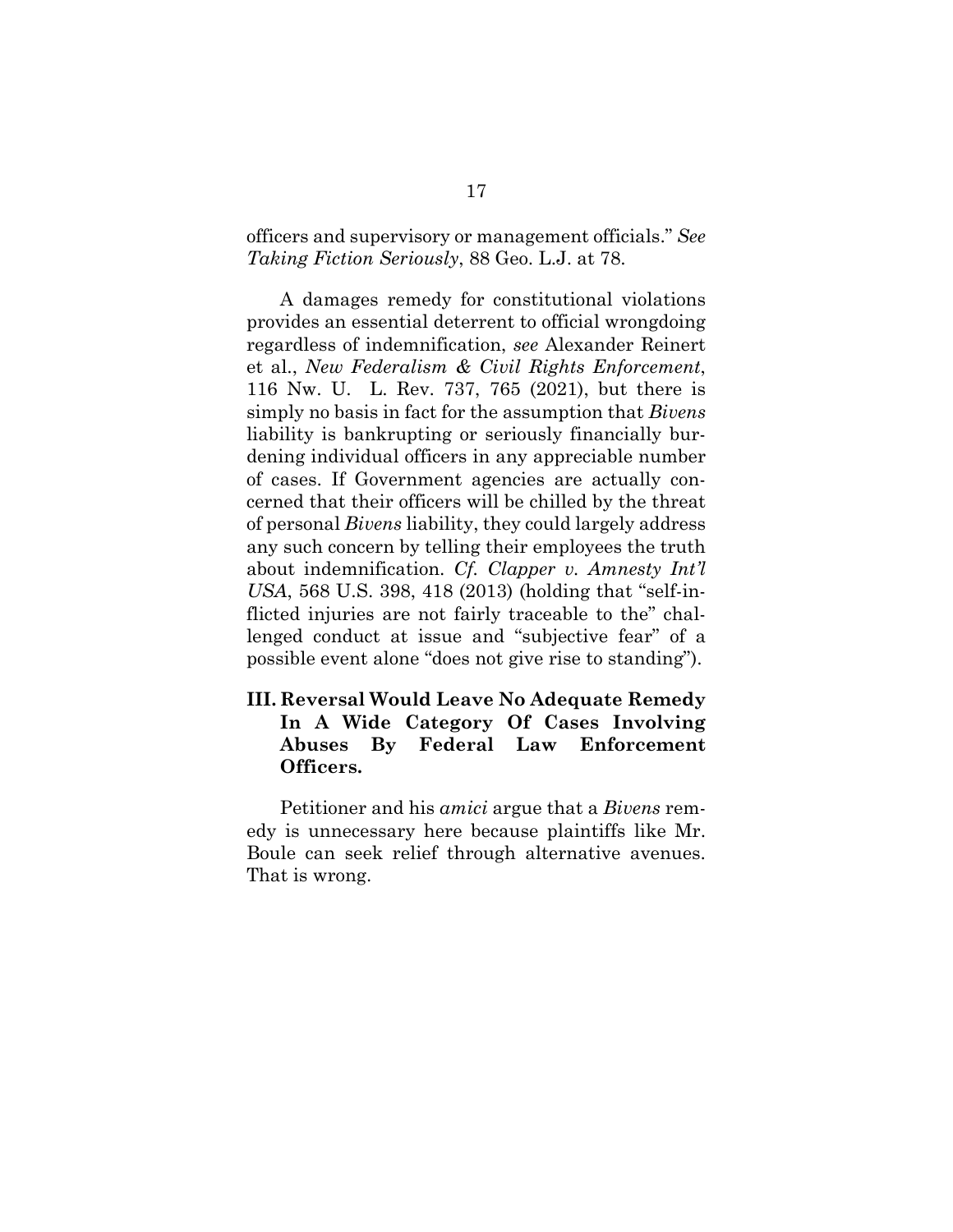Petitioner relies heavily on the availability of administrative "[r]emedies," pointing to DHS's ability to investigate complaints. *See* Pet'r Br. 39.[6](#page-24-0)

As Mr. Boule notes, those purported remedies offer "complainants" no "right to participate in the investigation process or to obtain judicial review," or individual "'redress.'" *See* Resp. Br. 39-40. But even beyond those express regulatory limitations, the ineffectiveness of CBP's internal administrative review process is well-documented. According to one recent analysis of data obtained through a Freedom of Information Act request, 96% of cases with a reported outcome resulted in "no action" against the CBP officer or agent accused of misconduct. Guillermo Cantor & Walter Ewing, *Still No Action Taken: Complaints Against Border Patrol Agents Continue to Go Unanswered* 15, Am. Immigr. Council (Aug. 2, 2017), https://tinyurl.com/3c6f8jbk.

As that study found, "'[n]o action' was the outcome of many complaints against Border Patrol agents that alleged serious misconduct, such as running a person over with a vehicle, making physical threats, sexually assaulting a woman in a hospital, and denying medical attention to children." *Id.* at 1. Examples of complaints to which no responsive action was taken include a "Border Patrol agent allegedly plac[ing] [a] Taser in the mouth of a U.S. citizen, resulting in injury" in Tombstone, Arizona, and a "Border Patrol

<span id="page-24-0"></span><sup>6</sup> Petitioner also asserts that "[t]he FTCA provides … redress." Pet'r Br. 40. But as Mr. Boule explains, see Resp. Br. 37- 39, the FTCA is not an alternative remedy.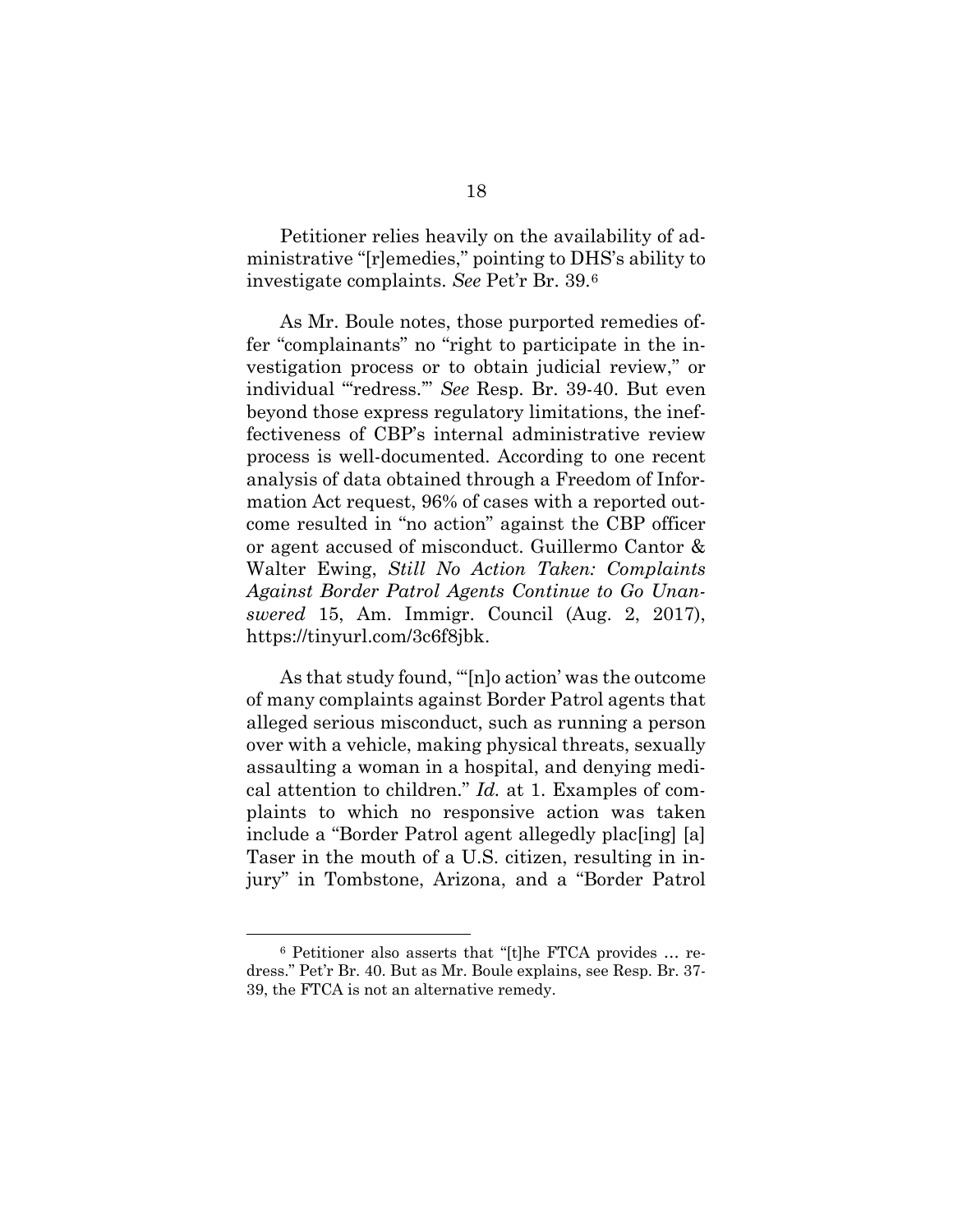agent … threaten[ing]" a child "with rape" in Laredo, Texas. *Id.* at 8, 9.

Troublingly, "many complaints filed with the offices overseeing the Border Patrol … are kicked back to the Border Patrol sector from which they originated. They are not investigated independently." *Id.* at 6.

It is not just advocacy groups that have found that DHS's internal investigations are plagued by inefficacy, corruption, and lack of independence. Indeed, according to the Cato Institute, the three offices in DHS with purported internal investigative authority do not "necessarily cooperate with independent investigatory agencies such as the FBI." Alex Nowrasteh, *Border Patrol Termination Rates: Discipline and Performance Problems Signal Need for Reform*, Cato Inst. (Nov. 2, 2017), https://tinyurl.com/2p82rm8z.

In fact, the former assistant director of the FBI's criminal investigative division described DHS's Office of the Inspector General as "a troubled place" that saw "sharing information as misconduct," that "fought us at every turn" in "a deliberate attempt by senior people in DHS and in the inspector general's shop to avoid cooperating with the FBI." *Id.* If DHS's internal watchdogs will not even cooperate with the FBI, it is hard to imagine what heed they may pay the complaints of ordinary people without federal law enforcement authority.

The Government in this case suggests that "the existence of other statutes and regulations to deter and remedy excessive force by Border Patrol agents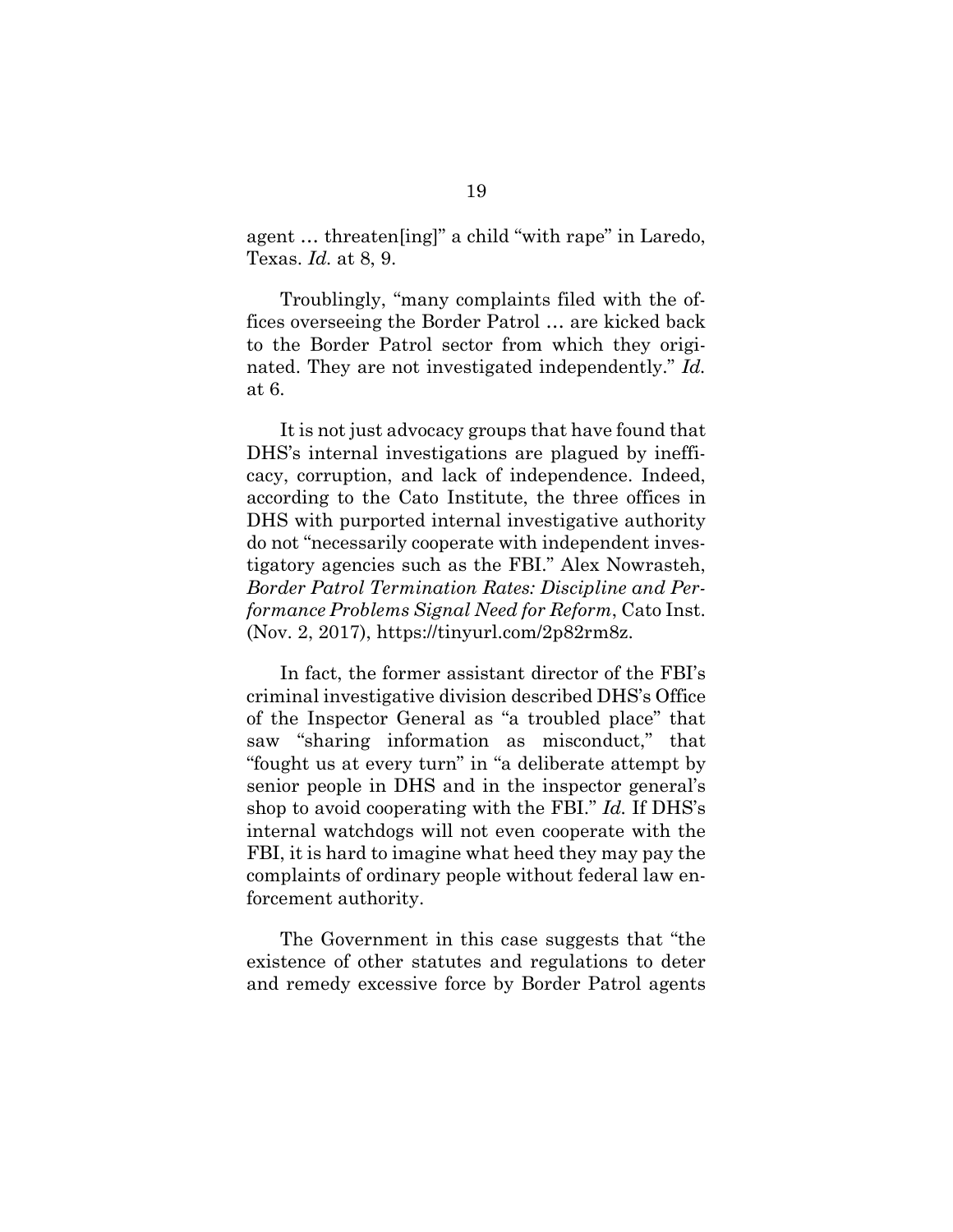counsels against recognizing" a *Bivens* remedy here, noting that violations of use-of-force standards "must" be investigated and "can" support disciplinary actions. U.S. Br. at 32. But in its capacity as a criminal prosecutor, the Government has had to contend with rampant corruption and misconduct within DHS's Office of the Inspector General (DHS-OIG). In 2014, the Government criminally prosecuted "[a] former Special Agent in Charge" of DHS-OIG "for a scheme to falsify records and obstruct an internal DHS-OIG inspection." *See* DOJ OPA, *Former Special Agent in Charge of the Department of Homeland Security's Office of Inspector General Sentenced to More Than Three Years in Prison* (Dec. 15, 2014), https://tinyurl.com/2p8p4e2y.

And while federal prosecutions remain a theoretical possibility for some of the most egregious and well-documented cases of abuse, DOJ does not purport to investigate most forms of misconduct. *See* U.S. Br. at 32 (noting that DOJ has statutory authority under 18 U.S.C. § 242 to prosecute "willful[]" deprivations of constitutional rights by Border Patrol agents). The universe of cases of abuse for which available evidence satisfies the higher criminal standard of proof is by definition only a small subset of cases, even before factoring in the exercise of prosecutorial discretion and resource constraints. DOJ has told the public that the practical limitations of proving a case under § 242 tie its hands in many cases. *See, e.g.*, DOJ OPA, *Justice Department Announces Closing of Investigation into 2014 Officer Involved Shooting in Cleveland, Ohio* (Dec. 29, 2020), https://tinyurl.com/yckn3nrc. This Court should listen.